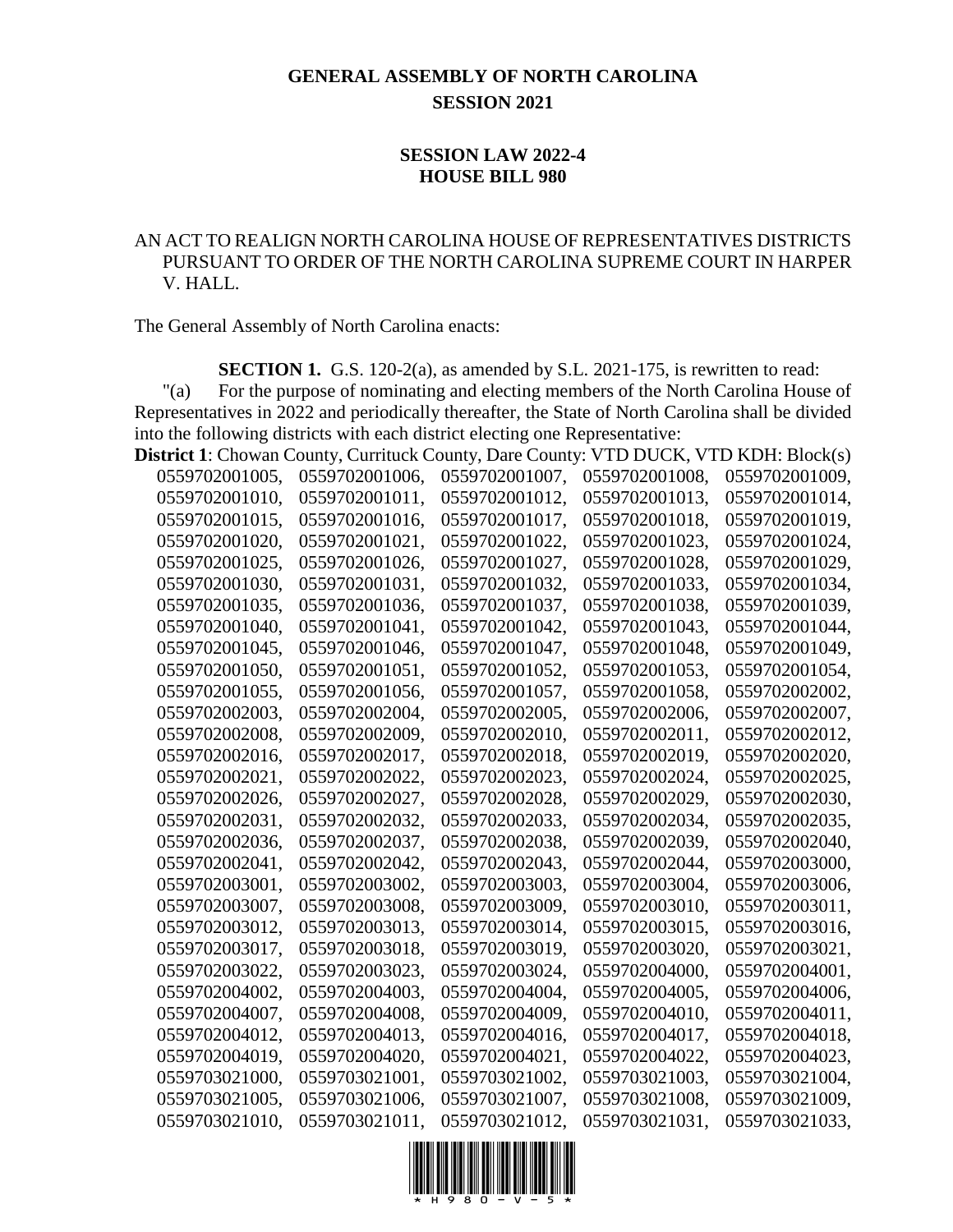| 0559703021034,            | 0559703021035,                                                                   | 0559703021036,   | 0559703021037, | 0559703021038, |
|---------------------------|----------------------------------------------------------------------------------|------------------|----------------|----------------|
| 0559703021039,            | 0559703021040,                                                                   | 0559703021041.   | 0559703021042, | 0559703021043, |
| 0559703021044,            | 0559703021045,                                                                   | 0559703021046,   | 0559703021047, | 0559703021048, |
| 0559703021049,            | 0559703021050,                                                                   | 0559703021051,   | 0559703021052, | 0559703021053, |
| 0559703021054,            | 0559703021055,                                                                   | 0559703021056,   | 0559703021057, | 0559703021058, |
| 0559703021059,            | 0559703021060,                                                                   | 0559703021061,   | 0559703021062, | 0559703021063, |
| 0559703021064,            | 0559703021065,                                                                   | 0559703021066,   | 0559703021067, | 0559703021072, |
| 0559703021073,            | 0559703021074,                                                                   | 0559703021075,   | 0559703022000, | 0559703022001, |
| 0559703022002,            | 0559703022003,                                                                   | 0559703022004,   | 0559703022005, | 0559703022006, |
| 0559703022007.            | 0559703022008,                                                                   | 0559703022009,   | 0559703022010, | 0559703022011, |
| 0559703022012,            | 0559703022013,                                                                   | 0559703022014,   | 0559703022015, | 0559703022016, |
| 0559703022017,            | 0559703022018,                                                                   | 0559703022019,   | 0559703022020, | 0559703022021, |
| 0559703022022,            | 0559703022023,                                                                   | 0559703022024,   | 0559703022025, | 0559703022026, |
| 0559703022027,            | 0559703022028,                                                                   | 0559703022029,   | 0559703022030, | 0559703022031, |
| 0559703022032,            | 0559703022033,                                                                   | 0559703022034,   | 0559703022035, | 0559703022036, |
| 0559703022037,            | 0559703022038,                                                                   | 0559703022039,   | 0559703022040, | 0559703022041, |
| 0559703022042,            | 0559703022043,                                                                   | 0559703022044,   | 0559703022045, | 0559703022046, |
| 0559703022047,            | 0559703022048,                                                                   | 0559703022049,   | 0559703022050, | 0559703022051, |
| 0559703022052.            | 0559703022053,                                                                   | 0559703022054,   | 0559703022055, | 0559703022056. |
| 0559703022057,            | 0559703022058,                                                                   | 0559703022059,   | 0559703022060, | 0559703022061, |
| 0559703022062,            | 0559703022063,                                                                   | 0559703022064,   | 0559703022065, | 0559703022066, |
|                           | 0559703022067, 0559703022068, 0559703022069, 0559901000005; VTD KTHK, VTD        |                  |                |                |
|                           | SOSH; Perquimans County, Tyrrell County, Washington County.                      |                  |                |                |
|                           | District 2: Durham County: VTD 023, VTD 025, VTD 026, VTD 028, VTD 029, VTD 044, |                  |                |                |
|                           | VTD 045, VTD 046; Person County.                                                 |                  |                |                |
| <b>District 3:</b> Craven | County: VTD                                                                      | 002:<br>Block(s) | 0499611012002, | 0499611012019, |
| 0499611012020,            | 0499611012021,                                                                   | 0499611012022,   | 0499611012023, | 0499611012024, |
| 0499611012025,            | 0499611012026,                                                                   | 0499611012027,   | 0499611012028, | 0499611012029, |
| 0499611012030,            | 0499611012031,                                                                   | 0499611012032,   | 0499611012033, | 0499611012034, |
| 0499611012035,            | 0499611012036,                                                                   | 0499611012037,   | 0499611021000, | 0499611021002, |
| 0499611021003,            | 0499611021006,                                                                   | 0499611021007.   | 0499611021008, | 0499611021009, |
| 0499611021015,            | 0499611021016,                                                                   | 0499611021017,   | 0499611021018, | 0499611021019, |
| 0499611021020,            | 0499611021021,                                                                   | 0499611021022,   | 0499611021023, | 0499611021024, |
| 0499611021026,            | 0499611022013,                                                                   | 0499611022014,   | 0499611022015, | 0499611022016, |
| 0499611022017,            | 0499611022018,                                                                   | 0499611022020,   | 0499611022044, | 0499611022045, |
| 0499611022074,            | 0499612011000,                                                                   | 0499612011001,   | 0499612011002, | 0499612011003, |
| 0499612011004,            | 0499612011005,                                                                   | 0499612011006,   | 0499612011007, | 0499612011008, |
| 0499612011009,            | 0499612011010,                                                                   | 0499612011011,   | 0499612011012, | 0499612011013, |
| 0499612011014,            | 0499612011015,                                                                   | 0499612011016,   | 0499612011017, | 0499612011018, |
| 0499612011019,            | 0499612011020,                                                                   | 0499612011021,   | 0499612011022, | 0499612011023, |
| 0499612011024,            | 0499612011025,                                                                   | 0499612011026,   | 0499612011027, | 0499612011028, |
| 0499612011029,            | 0499612011030,                                                                   | 0499612011031,   | 0499612011032, | 0499612011033, |
| 0499612011034,            | 0499612011035,                                                                   | 0499612011036,   | 0499612011037, | 0499612011038, |
| 0499612011039,            | 0499612011040,                                                                   | 0499612011041,   | 0499612011042, | 0499612011043, |
| 0499612011044,            | 0499612011045,                                                                   | 0499612012000,   | 0499612012001, | 0499612012002, |
| 0499612012003,            | 0499612012004,                                                                   | 0499612012005,   | 0499612012006, | 0499612012007, |
| 0499612012008,            | 0499612012009,                                                                   | 0499612012010,   | 0499612012011, | 0499612012012, |
| 0499612012013,            | 0499612012014,                                                                   | 0499612012015,   | 0499612012016, | 0499612012017, |
| 0499612012018,            | 0499612012019,                                                                   | 0499612012020,   | 0499612012021, | 0499612012022, |
| 0499612012023,            | 0499612012024,                                                                   | 0499612012037,   | 0499612013000, | 0499612013001, |
| 0499612013002,            | 0499612013003,                                                                   | 0499612013004,   | 0499612013005, | 0499612013006, |
|                           |                                                                                  |                  |                |                |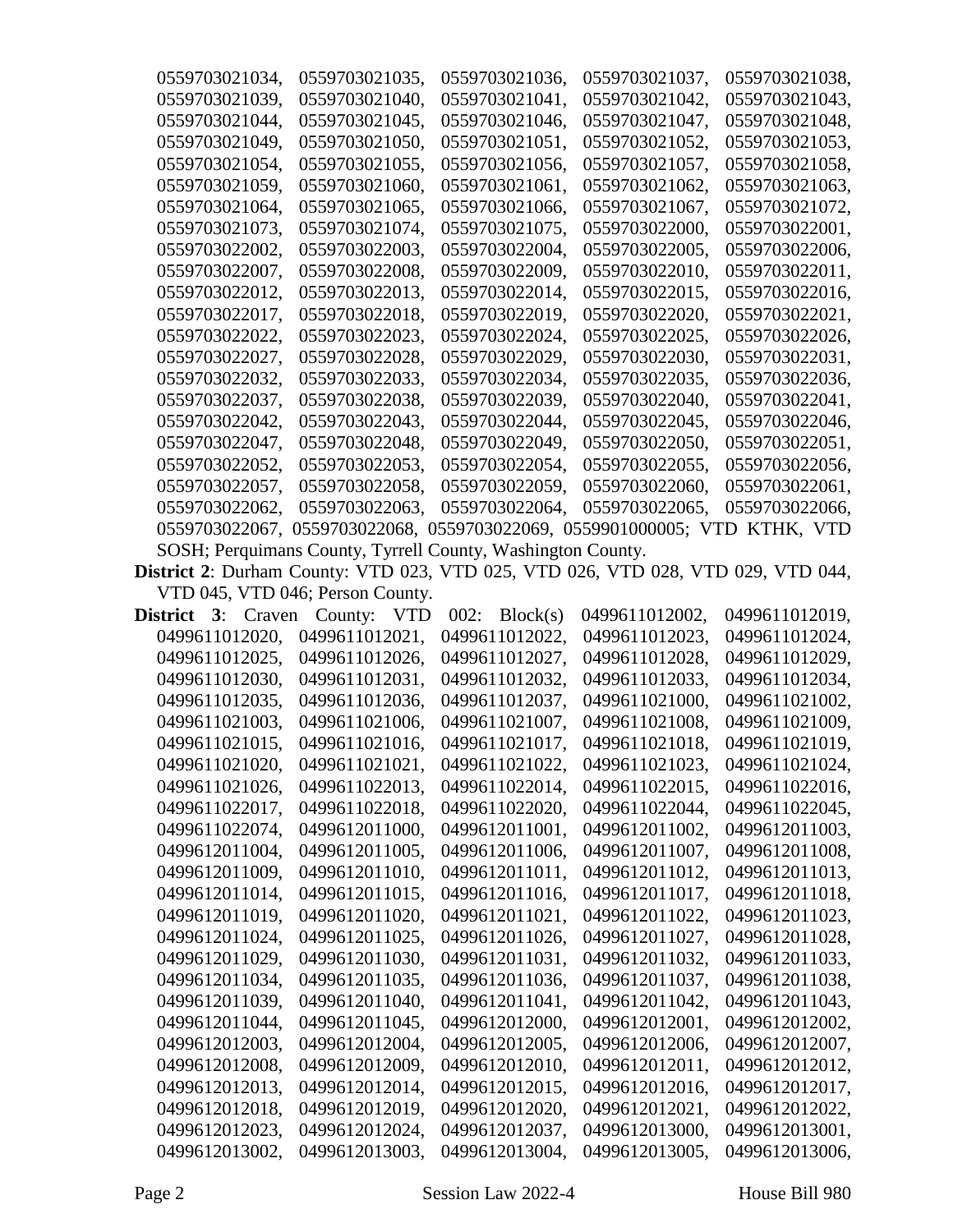| 0499612013007, | 0499612013008,                                                                                                                                                                 | 0499612013009. | 0499612013010, | 0499612013011, |
|----------------|--------------------------------------------------------------------------------------------------------------------------------------------------------------------------------|----------------|----------------|----------------|
| 0499612013012. | 0499612013013.                                                                                                                                                                 | 0499612013014, | 0499612013015, | 0499612013016, |
| 0499612013017. | 0499612013018.                                                                                                                                                                 | 0499612013019, | 0499612013020, | 0499612013021, |
| 0499612021000, | 0499612021001,                                                                                                                                                                 | 0499612021002. | 0499612021003. | 0499612021004, |
| 0499612021005, | 0499612021006,                                                                                                                                                                 | 0499612021007. | 0499612021008. | 0499612021009. |
| 0499612021010, | 0499612021011,                                                                                                                                                                 | 0499612021012, | 0499612021013, | 0499612021014, |
| 0499612021015. | 0499612021016.                                                                                                                                                                 | 0499612021017, | 0499612021018. | 0499612021019. |
| 0499612021020, | 0499612021021,                                                                                                                                                                 | 0499612021022, | 0499612021023. | 0499612021024, |
| 0499612021025, | 0499612021026,                                                                                                                                                                 | 0499612021027, | 0499612021028, | 0499612021029. |
| 0499612021030, | 0499612021031,                                                                                                                                                                 | 0499612021032. | 0499612021033. | 0499612021034, |
| 0499612021035, | 0499612021036,                                                                                                                                                                 | 0499612021037, | 0499612021038. | 0499612021039. |
| 0499612021040, | 0499612021041,                                                                                                                                                                 | 0499612021042, | 0499612021043, | 0499612021044, |
| 0499612021045. | 0499612021046,                                                                                                                                                                 | 0499612021047. | 0499612021048, | 0499612021049, |
| 0499612021050, | 0499612021051,                                                                                                                                                                 | 0499612021052. | 0499612021053. | 0499612021054, |
| 0499612021055, | 0499612021056.                                                                                                                                                                 | 0499612021057, | 0499612021058, | 0499612021059. |
| 0499612021060, | 0499612021061,                                                                                                                                                                 | 0499612021062, | 0499612021063, | 0499612021064, |
| 0499612021065, | 0499612021066.                                                                                                                                                                 | 0499612021067, | 0499612021068. | 0499612021069. |
| 0499612021070, | 0499612021071,                                                                                                                                                                 | 0499612021072, | 0499612021073. | 0499612021074, |
| 0499612021075. | 0499612021076,                                                                                                                                                                 | 0499612021077. | 0499612021078, | 0499612021080, |
| 0499612021081, | 0499612021082.                                                                                                                                                                 | 0499612021083. | 0499612021084, | 0499612021085. |
| 0499612021086, | 0499612021087,                                                                                                                                                                 | 0499612021088, | 0499612021089, | 0499612021090, |
| 0499612021095, | 0499612021099,                                                                                                                                                                 | 0499612021100. | 0499612021101. | 0499612021103, |
|                | 0499612021104, 0499612021105, 0499613013000, 0499613032046; VTD 003, VTD 005,                                                                                                  |                |                |                |
|                | VTD 007, VTD 011, VTD 016, VTD 017, VTD 020, VTD 021, VTD 023, VTD CFB8, VTD                                                                                                   |                |                |                |
|                | CLR4, VTD DFB9, VTD N1, VTD N2, VTD N3N5, VTD N4, VTD N6, VTD TE13, VTD                                                                                                        |                |                |                |
| VE14.          |                                                                                                                                                                                |                |                |                |
|                | $\sum_{i=1}^n \frac{1}{n}$ $\int_{\mathbb{R}^n} N(x)dx$ $\int_{\mathbb{R}^n} \frac{1}{n} \int_{\mathbb{R}^n} N(x)dx$ $\int_{\mathbb{R}^n} N(x)dx$ $\int_{\mathbb{R}^n} N(x)dx$ |                |                |                |

|                |                |                | <b>District 4:</b> Duplin County, Wayne County: VTD 014, VTD 015: Block(s) | 1910004011018. |
|----------------|----------------|----------------|----------------------------------------------------------------------------|----------------|
| 1910004011019, | 1910004011020, | 1910004011021. | 1910004011022.                                                             | 1910004011023. |
| 1910004011024, | 1910004011025. | 1910004013000, | 1910004013001,                                                             | 1910004013002. |
| 1910004013003, | 1910004013004, | 1910004013005, | 1910004013006,                                                             | 1910004013007, |
| 1910004013008. | 1910004013009. | 1910004013010. | 1910004013011.                                                             | 1910004013012. |
| 1910004013013, | 1910004013014, | 1910004013015, | 1910004013016.                                                             | 1910004013017, |
| 1910004013018, | 1910004013019, | 1910004013020, | 1910004013021,                                                             | 1910004013022. |
| 1910004013023. | 1910004013024, | 1910004014011, | 1910004014013.                                                             | 1910004023000, |
| 1910004023001, | 1910004023002, | 1910004023003. | 1910004023004,                                                             | 1910004023005, |
| 1910004023006, | 1910004023007, | 1910004023008, | 1910004023009.                                                             | 1910004023010, |
| 1910004023011, | 1910004023012, | 1910004023013, | 1910004023014,                                                             | 1910004023015, |
| 1910004023017. | 1910004023018. | 1910004023024. | 1910006032004.                                                             | 1910006041000. |
| 1910006041001, | 1910006041002. | 1910006041003. | 1910006041004,                                                             | 1910006041005. |
| 1910006041006. | 1910006041007, | 1910006041008. | 1910006041009.                                                             | 1910006041010. |
| 1910006041011. | 1910006041012, | 1910006041013. | 1910006041014,                                                             | 1910006041015. |
| 1910006041016. | 1910006041017. | 1910006041018. | 1910006041019.                                                             | 1910006041020. |
| 1910006041021, | 1910006041022. | 1910006041023. | 1910006042000,                                                             | 1910006042001, |
| 1910006042002. | 1910006042008, | 1910006042009, | 1910006043000,                                                             | 1910006043001, |
| 1910006043002, | 1910006043003, | 1910006043004, | 1910006043005,                                                             | 1910006043006, |
| 1910006043007, | 1910006043008. | 1910006043009. | 1910006043010.                                                             | 1910006043011, |
| 1910006043012, | 1910006043013. | 1910006043014, | 1910006043015.                                                             | 1910006043016. |
| 1910006043017, | 1910006043018, | 1910006043019, | 1910006043020,                                                             | 1910006043021, |
| 1910006043022, | 1910006043023, | 1910006043024, | 1910006043025,                                                             | 1910006043026, |
| 1910006043027, | 1910006043028. | 1910006043029. | 1910006043030,                                                             | 1910006043031, |
| 1910006043032, | 1910006043033. | 1910006043034, | 1910006043035,                                                             | 1910006043036, |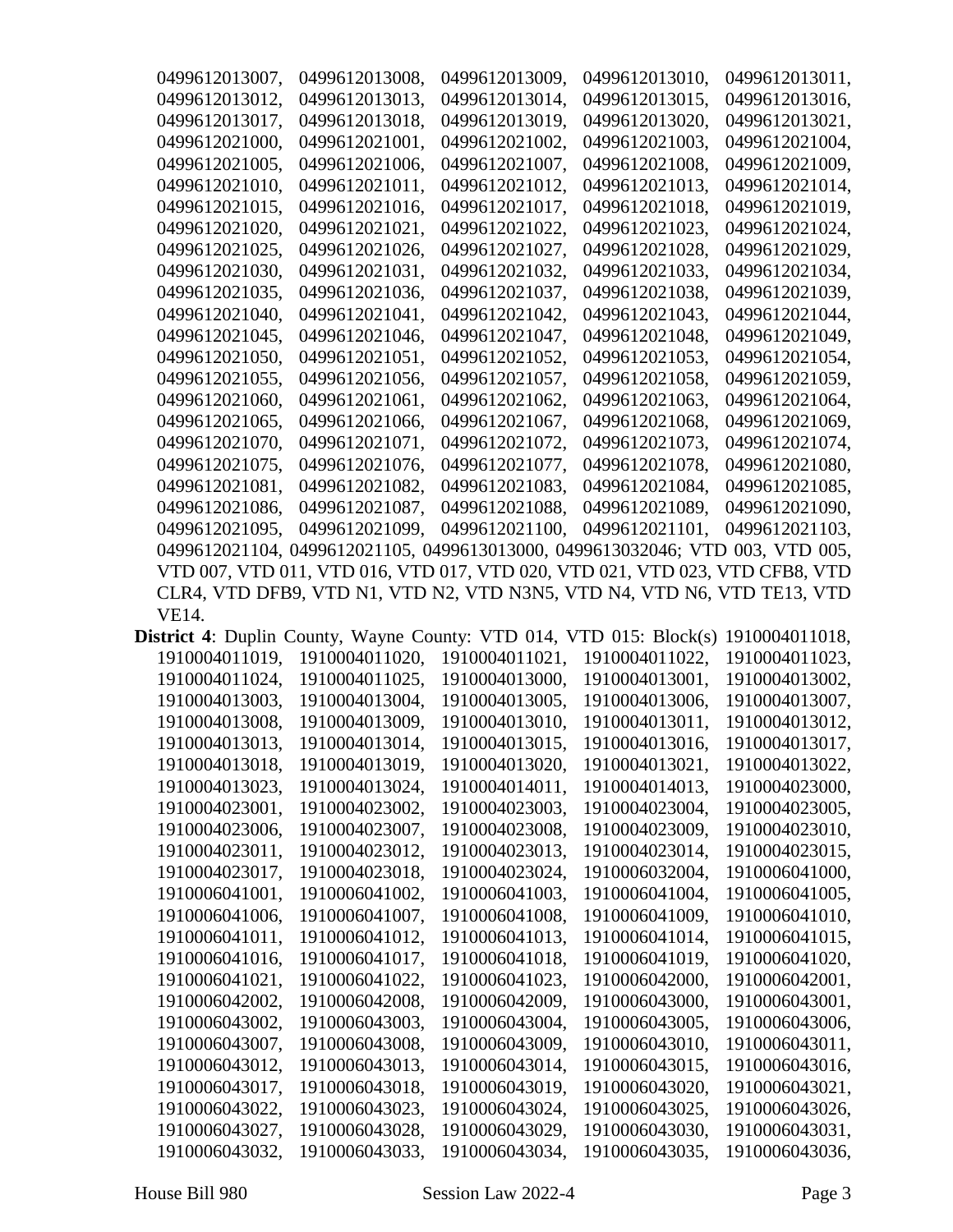1910006043037, 1910006043038, 1910006043039, 1910006043040, 1910006043041; VTD 016: Block(s) 1910009012000, 1910009012001, 1910009012002, 1910009012003, 1910009012004, 1910009012005, 1910009012006, 1910009012007, 1910009013000, 1910009013001, 1910009013002, 1910009013003, 1910009013004, 1910009013005, 1910009013006, 1910009013007, 1910009013017, 1910009021005, 1910009021006, 1910009021007, 1910009021008, 1910009022008, 1910009022009, 1910009022010, 1910009022011, 1910009023000, 1910009023001, 1910009023002, 1910009023003, 1910009023004, 1910009023005, 1910009023006, 1910009023007, 1910009023008, 1910009023009, 1910009023010, 1910009023011, 1910009023012, 1910009023014, 1910009023017, 1910009023018, 1910009023029, 1910009023030, 1910009023031, 1910009023032, 1910009023033, 1910009023034, 1910009023039, 1910009023041; VTD 024, VTD 026, VTD 027, VTD 028, VTD 2530. **District 5**: Camden County, Gates County, Hertford County, Pasquotank County. **District 6**: Harnett County: VTD PR01, VTD PR07, VTD PR16, VTD PR20, VTD PR23, VTD PR31, VTD PR32. **District 7:** Franklin County, Granville County: VTD CRDM: Block(s) 0779706011043, 0779706061006, 0779706061007, 0779706061008, 0779706061009, 0779706061010, 0779706061011, 0779706061013, 0779706061014, 0779706061015, 0779706061017, 0779706061018, 0779706061019, 0779706061020, 0779706061021, 0779706061023, 0779706061024, 0779706061025, 0779706061026, 0779706061027, 0779706061028, 0779706061029, 0779706061030, 0779706061035, 0779706061036, 0779706061037, 0779706061039, 0779706061040, 0779706061041, 0779706061042, 0779706062002, 0779706062003, 0779706062004, 0779706062005, 0779706062006, 0779706062007, 0779706062008, 0779706062009, 0779706062010, 0779706062011, 0779706062012, 0779706062013, 0779706062014, 0779706062015, 0779706062016, 0779706062017, 0779706062018, 0779706062019, 0779706062020, 0779706062021, 0779706062023, 0779706062030, 0779706062031, 0779706062032, 0779706071000, 0779706071001, 0779706071002, 0779706071003, 0779706071004, 0779706071005, 0779706071006, 0779706071007, 0779706071008, 0779706071009, 0779706071010, 0779706071011,

0779706071012, 0779706071013, 0779706071015, 0779706071016, 0779706071018, 0779706071019, 0779706072009, 0779706072010, 0779706072012, 0779706072013, 0779706072014, 0779706072015; VTD MTEN, VTD WILT.

- **District 8**: Pitt County: VTD 101, VTD 1101, VTD 1102A, VTD 1102B, VTD 1201, VTD 1501, VTD 1503, VTD 1504A, VTD 1504B, VTD 1506, VTD 1507, VTD 1507B, VTD 1508A, VTD 1508B, VTD 1509, VTD 301, VTD 401, VTD 501, VTD 701, VTD 800A, VTD 800B, VTD 901.
- **District 9**: Pitt County: VTD 1001, VTD 1301, VTD 1403A1, VTD 1403A2, VTD 1403B, VTD 1505A, VTD 1505B, VTD 1510A, VTD 1510B, VTD 1511A, VTD 1511B, VTD 1512A, VTD 1512B, VTD 1513A, VTD 1513B, VTD 200A, VTD 200B, VTD 601.
- **District 10**: Wayne County: VTD 001, VTD 002, VTD 003, VTD 004, VTD 005, VTD 006, VTD 007, VTD 008, VTD 009, VTD 010, VTD 011, VTD 012, VTD 013, VTD 015: Block(s) 1910003022018, 1910003022019, 1910003022020, 1910003022021, 1910003022022, 1910003022025, 1910003022026, 1910003022027, 1910003022028, 1910003022029, 1910003022030, 1910003022031, 1910003022032, 1910003022036, 1910003022037, 1910003022040, 1910003022041, 1910003022042, 1910003022046, 1910004011009, 1910004011010, 1910004011011, 1910004011012, 1910004011013, 1910004011014, 1910004011015, 1910004011016, 1910004011017; VTD 016: Block(s) 1910009011000, 1910009011001, 1910009011002, 1910009011003, 1910009011004, 1910009011005, 1910009011006, 1910009011007, 1910009011008, 1910009011009, 1910009011010, 1910009011011, 1910009011012, 1910009011013, 1910009011014, 1910009011015, 1910009011016, 1910009011017, 1910009011018, 1910009011019, 1910009011020,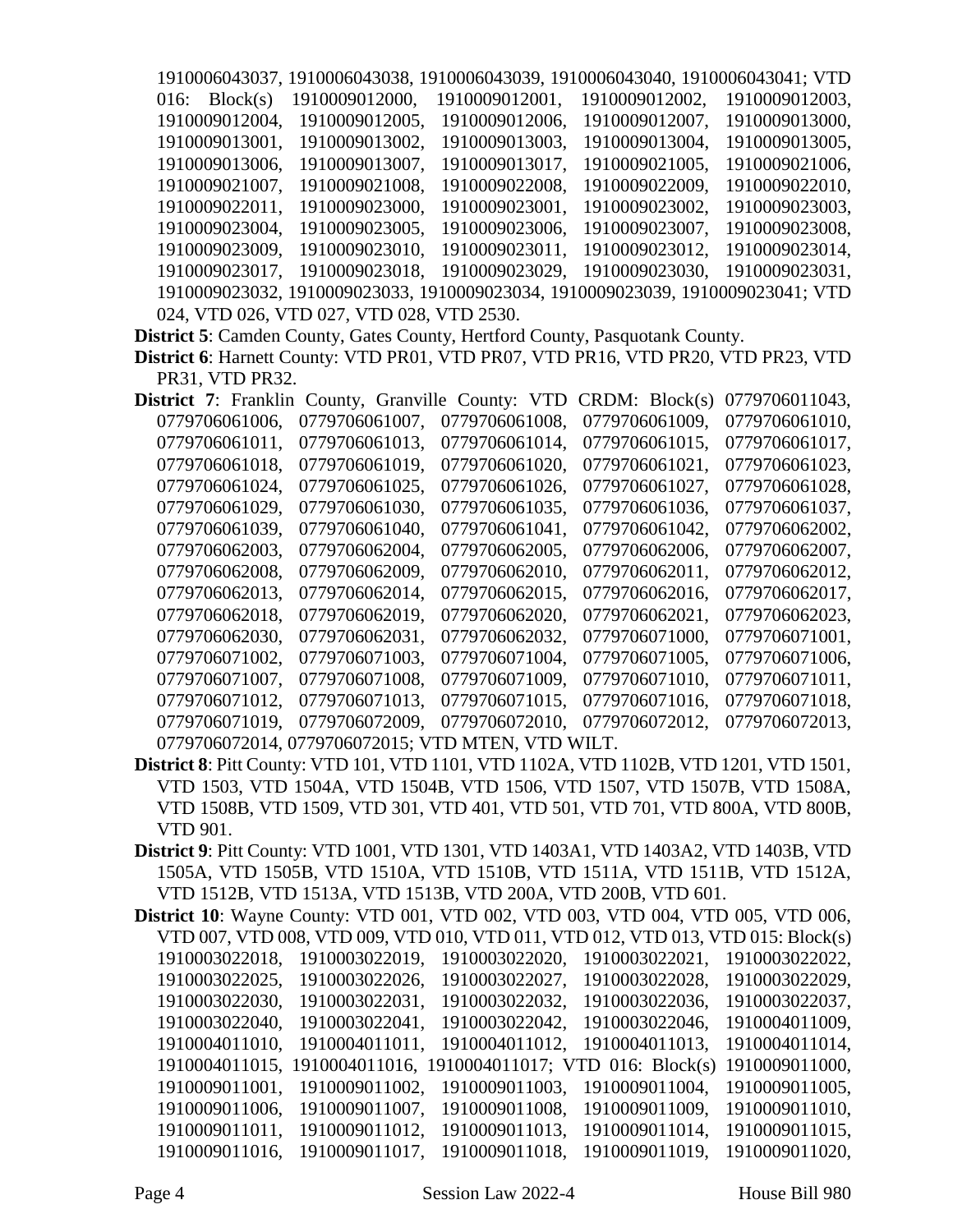1910009011045, 1910009013008, 1910009013009, 1910009013010, 1910009013011, 1910009013012, 1910009013013, 1910009013014, 1910009013015, 1910009013016, 1910009013018, 1910009013019, 1910009013020, 1910009013021, 1910009013022, 1910009013023, 1910009013024, 1910009013025, 1910009013026, 1910009013027, 1910009013028; VTD 017, VTD 018, VTD 021, VTD 022, VTD 023, VTD 029, VTD 1920. **District 11**: Wake County: VTD 01-01, VTD 01-23, VTD 01-31, VTD 01-32, VTD 01-41, VTD 01-48, VTD 06-07, VTD 18-01, VTD 18-02, VTD 18-04, VTD 18-05, VTD 18-06, VTD 18- 08.

**District 12**: Greene County, Jones County, Lenoir County.

| 13:<br>District | Carteret County, | <b>VTD</b><br>Craven County: | $002$ : Block(s) | 0499611021001, |
|-----------------|------------------|------------------------------|------------------|----------------|
| 0499611021004,  | 0499611021005,   | 0499611021010,               | 0499611021011,   | 0499611021012, |
| 0499611021013,  | 0499611021014,   | 0499611021025,               | 0499611021027,   | 0499611022023, |
| 0499611022024,  | 0499611022025,   | 0499611022026,               | 0499611022027,   | 0499611022029, |
| 0499611022030,  | 0499611022031,   | 0499611022032.               | 0499611022033,   | 0499611022035, |
| 0499611022036,  | 0499611022037,   | 0499611022038,               | 0499611022041,   | 0499611022042, |
| 0499611022043,  | 0499611022046,   | 0499611022047,               | 0499611022048,   | 0499611022049, |
| 0499611022051,  | 0499611022052,   | 0499611022053,               | 0499611022054,   | 0499611022055, |
| 0499611022056,  | 0499611022057,   | 0499611022058,               | 0499611022059,   | 0499611022060, |
| 0499611022061,  | 0499611022062,   | 0499611022063,               | 0499611022064,   | 0499611022065, |
| 0499611022066,  | 0499611022067,   | 0499611022068,               | 0499611022069.   | 0499611022070, |
| 0499611022071,  | 0499611022072,   | 0499611022073,               | 0499611022075,   | 0499611022076, |
| 0499611022077,  | 0499611022078,   | 0499611022079,               | 0499611022080,   | 0499611022081, |
| 0499611022082,  | 0499611022083,   | 0499611022084,               | 0499611022085,   | 0499611022086, |
| 0499611022087,  | 0499611022088,   | 0499611022089,               | 0499612012025,   | 0499612012026, |
| 0499612012027,  | 0499612012028,   | 0499612012029,               | 0499612012030,   | 0499612012031, |
| 0499612012032,  | 0499612012033,   | 0499612012034,               | 0499612012035,   | 0499612012036, |
| 0499612012038,  | 0499612012039,   | 0499612012040,               | 0499612012041,   | 0499612012042, |
| 0499612012043,  | 0499612021079,   | 0499612021091,               | 0499612021092,   | 0499612021093, |
| 0499612021094,  | 0499612021102,   | 0499613011000,               | 0499613011001,   | 0499613011002, |
| 0499613011003.  | 0499613011004,   | 0499613011005,               | 0499613011006,   | 0499613011007. |
| 0499613011008,  | 0499613011009,   | 0499613011010,               | 0499613011011,   | 0499613011012, |
| 0499613011013,  | 0499613011014,   | 0499613011015,               | 0499613011016,   | 0499613011017, |
| 0499613011018,  | 0499613011019,   | 0499613011020,               | 0499613011021,   | 0499613011022, |
| 0499613011023,  | 0499613011024,   | 0499613011025,               | 0499613012000,   | 0499613012001, |
| 0499613012002,  | 0499613012003,   | 0499613012004,               | 0499613012005,   | 0499613012006, |
| 0499613012007,  | 0499613012008,   | 0499613012009,               | 0499613012010,   | 0499613012011, |
| 0499613012012,  | 0499613012013,   | 0499613012014,               | 0499613012015,   | 0499613012016, |
| 0499613012017,  | 0499613012018,   | 0499613012019,               | 0499613012020,   | 0499613012021, |
| 0499613012022,  | 0499613012023,   | 0499613012024,               | 0499613012025,   | 0499613012026, |
| 0499613012027,  | 0499613012028,   | 0499613012029,               | 0499613012030,   | 0499613012031, |
| 0499613012032,  | 0499613012033,   | 0499613012034,               | 0499613012035,   | 0499613012036, |
| 0499613012037,  | 0499613012038,   | 0499613012039,               | 0499613012040,   | 0499613012041, |
| 0499613012042,  | 0499613012043,   | 0499613012044,               | 0499613012045,   | 0499613013001, |
| 0499613013002,  | 0499613013003,   | 0499613013004,               | 0499613013005,   | 0499613013006, |
| 0499613013007,  | 0499613013008,   | 0499613013009,               | 0499613013010,   | 0499613013011, |
| 0499613013012,  | 0499613013013,   | 0499613013014,               | 0499613013015,   | 0499613013016, |
| 0499613013017,  | 0499613013018,   | 0499613013019,               | 0499613013020,   | 0499613013021, |
| 0499613013022,  | 0499613013023,   | 0499613013024,               | 0499613013025,   | 0499613013026, |
| 0499613013027,  | 0499613013028,   | 0499613013029,               | 0499613013030,   | 0499613021004, |
| 0499613021005,  | 0499613021006,   | 0499613021007,               | 0499613021008,   | 0499613021009, |
| 0499613021010,  | 0499613021011,   | 0499613021012,               | 0499613021013,   | 0499613021014, |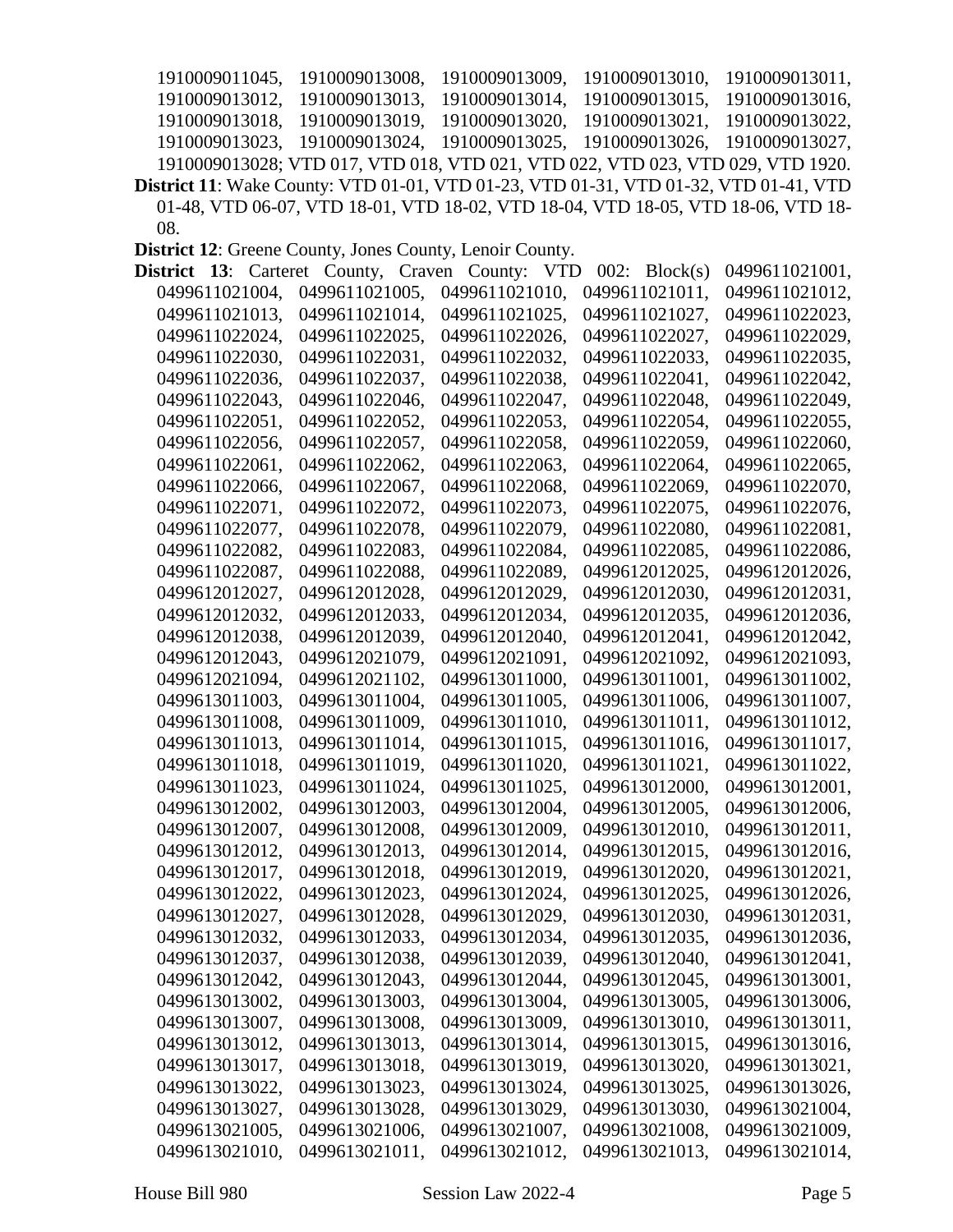| 0499613021015, | 0499613021016,                         | 0499613021017, | 0499613021019, | 0499613021020, |
|----------------|----------------------------------------|----------------|----------------|----------------|
| 0499613021021, | 0499613021022,                         | 0499613021023, | 0499613022000, | 0499613022001, |
| 0499613022002, | 0499613022003.                         | 0499613022004, | 0499613022005, | 0499613022006. |
| 0499613022007, | 0499613022008,                         | 0499613022009, | 0499613022010, | 0499613022011. |
| 0499613022012, | 0499613022013,                         | 0499613022014, | 0499613022015, | 0499613022016, |
| 0499613023000, | 0499613023001,                         | 0499613023002, | 0499613023003, | 0499613023004, |
| 0499613023005, | 0499613023006,                         | 0499613023007, | 0499613023008, | 0499613023009, |
| 0499613023010, | 0499613023011,                         | 0499613023012, | 0499613023013, | 0499613023014, |
|                | 0499613023015, 0499613023016,          | 0499613023017, | 0499613023018, | 0499613023019, |
|                | 0499613032044, 0499613032045; VTD 019. |                |                |                |

- **District 14**: Onslow County: VTD BC21, VTD BM08, VTD HU20, VTD JA01, VTD MT24, VTD NE22A, VTD NR02, VTD SW19, VTD VR15.
- **District 15**: Onslow County: VTD CL10, VTD CR07, VTD EN03, VTD GB12, VTD HM05, VTD ML23, VTD NE22B, VTD NM13, VTD RL09, VTD TL06, VTD WN04.
- **District 16**: Onslow County: VTD FS16, VTD HN14, VTD HR17, VTD SF18; Pender County. **District 17**: Brunswick County: VTD 001, VTD 002, VTD 003, VTD 005, VTD 011, VTD 013,
	- VTD 014, VTD 015, VTD 016, VTD 017, VTD 018, VTD 019, VTD 04A, VTD 4B2.
- **District 18**: New Hanover County: VTD CF01, VTD CF02, VTD CF05, VTD CF06, VTD H02, VTD H08, VTD H10, VTD H11, VTD H12, VTD H13, VTD W03, VTD W08, VTD W15, VTD W25, VTD W26, VTD W27, VTD W29.
- **District 19**: Brunswick County: VTD 006, VTD 007, VTD 008, VTD 009, VTD 012, VTD 020, VTD 021, VTD 022, VTD 023, VTD 10A, VTD 10B; New Hanover County: VTD FP03, VTD FP04, VTD FP06, VTD FP07, VTD FP08, VTD M03, VTD W30.
- **District 20**: New Hanover County: VTD H01, VTD H03, VTD H04, VTD H05, VTD H06, VTD M02, VTD M04, VTD M06, VTD M07, VTD W12, VTD W13, VTD W16, VTD W17, VTD W18, VTD W21, VTD W24, VTD W28, VTD W31, VTD WB.
- **District 21**: Wake County: VTD 05-01, VTD 05-03, VTD 05-06, VTD 05-07, VTD 05-08, VTD 20-14, VTD 20-15, VTD 20-16, VTD 20-17.
- **District 22**: Bladen County, Sampson County.
- **District 23**: Bertie County, Edgecombe County, Martin County.
- **District 24**: Nash County: VTD P24A; Wilson County.
- **District 25**: Nash County: VTD P01A, VTD P02A, VTD P03A, VTD P04A, VTD P05A, VTD P06A, VTD P07A, VTD P08A, VTD P09A, VTD P10A, VTD P11A, VTD P12A, VTD P13A, VTD P14A, VTD P15A, VTD P16A, VTD P17A, VTD P18A, VTD P19A, VTD P20A, VTD P21A, VTD P22A, VTD P23A.
- **District 26**: Johnston County: VTD PR09, VTD PR10A, VTD PR10B, VTD PR11A, VTD PR11B, VTD PR12A, VTD PR20, VTD PR21, VTD PR29A, VTD PR29B, VTD PR32, VTD PR34.
- **District 27**: Halifax County, Northampton County, Warren County.
- **District 28**: Johnston County: VTD PR04, VTD PR07, VTD PR08, VTD PR13, VTD PR14, VTD PR19, VTD PR22, VTD PR24, VTD PR25, VTD PR26, VTD PR27A, VTD PR27B, VTD PR28, VTD PR30, VTD PR35, VTD PR36, VTD PR37, VTD PR38.
- **District 29**: Durham County: VTD 009, VTD 016, VTD 027, VTD 036, VTD 038, VTD 039, VTD 041, VTD 042, VTD 048, VTD 051, VTD 054, VTD 34-1, VTD 34-2, VTD 35.3, VTD 53-1, VTD 53-2.
- **District 30**: Durham County: VTD 001, VTD 002, VTD 003, VTD 004, VTD 005, VTD 006, VTD 007, VTD 008, VTD 017, VTD 019, VTD 020, VTD 021, VTD 022, VTD 024, VTD 037, VTD 040, VTD 043, VTD 050.
- **District 31**: Durham County: VTD 010, VTD 012, VTD 013, VTD 014, VTD 015, VTD 018, VTD 031, VTD 032, VTD 033, VTD 047, VTD 052, VTD 055-11, VTD 055-49, VTD 30-1, VTD 30-2.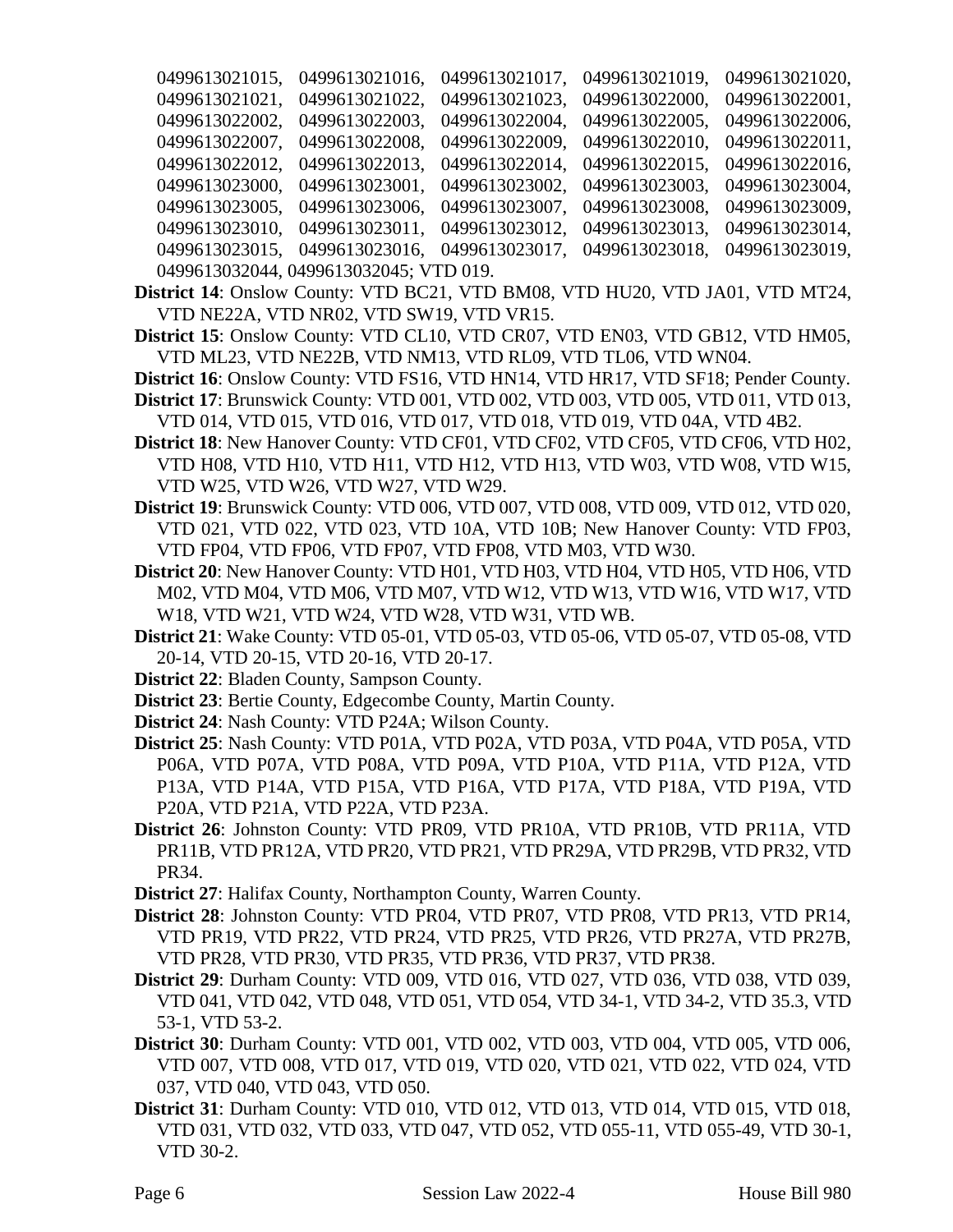**District 32**: Granville County: VTD ANTI, VTD BERE, VTD BTNR, VTD CORI, VTD CRDL, VTD CRDM: Block(s) 0779706011004, 0779706011005, 0779706011006, 0779706011020,

|                |                                                       |                | <u>VID CRDM. BIOCKISI 0779700011004. 0779700011003. 0779700011000. 0779700011020.</u> |                |
|----------------|-------------------------------------------------------|----------------|---------------------------------------------------------------------------------------|----------------|
| 0779706011024. | 0779706011025.                                        | 0779706011026. | 0779706011027.                                                                        | 0779706011028. |
| 0779706011029. | 0779706011030.                                        | 0779706011031. | 0779706011044.                                                                        | 0779706061000. |
| 0779706061001. | 0779706061002.                                        | 0779706061003. | 0779706061004.                                                                        | 0779706061005. |
| 0779706061012. | 0779706061016.                                        | 0779706061022. | 0779706062022.                                                                        | 0779706062033. |
| 0779706062034. | 0779706062035.                                        | 0779706062036. | 0779706071014.                                                                        | 0779706071017. |
| 0779706071020. | 0779706071021.                                        | 0779706071022. | 0779706071023.                                                                        | 0779706071024. |
| 0779706071025. | 0779706071026.                                        | 0779706071027. | 0779706071028.                                                                        | 0779706071029. |
| 0779706071030. | 0779706071031.                                        | 0779706071032. | 0779706071033.                                                                        | 0779706071034, |
| 0779706071035, | 0779706071036,                                        | 0779706071037, | 0779706072000,                                                                        | 0779706072001, |
| 0779706072002. | 0779706072003.                                        | 0779706072004. | 0779706072005.                                                                        | 0779706072006, |
| 0779706072007. | 0779706072008.                                        | 0779706072011. | 0779706072016.                                                                        | 0779706072017. |
| 0779706072018. | 0779706072019.                                        | 0779706072020. | 0779706072021.                                                                        | 0779706072022. |
| 0779706072023. | 0779706072024.                                        | 0779706072025. | 0779706072026.                                                                        | 0779706073000. |
| 0779706073001, | 0779706073002,                                        | 0779706073003, | 0779706073004,                                                                        | 0779706073005, |
| 0779706073006. | 0779706073007.                                        | 0779706073008. | 0779706073009.                                                                        | 0779706073010, |
|                |                                                       |                | 0779706073011, 0779706073012, 0779706073013; VTD EAOX, VTD OKHL, VTD SALM,            |                |
|                | VTD SASS, VTD SOOX, VTD TYHO, VTD WOEL; Vance County. |                |                                                                                       |                |

- **District 33**: Wake County: VTD 01-22, VTD 15-01, VTD 15-02, VTD 15-03, VTD 15-04, VTD 16-01, VTD 16-02, VTD 16-03, VTD 16-04, VTD 16-05, VTD 16-06, VTD 16-07, VTD 16- 09, VTD 16-10, VTD 16-11.
- **District 34**: Wake County: VTD 01-04, VTD 01-05, VTD 01-06, VTD 01-09, VTD 01-10, VTD 01-11, VTD 01-12, VTD 01-15, VTD 01-17, VTD 01-18, VTD 01-30, VTD 01-36, VTD 01- 37, VTD 01-39, VTD 01-43, VTD 01-45, VTD 01-51, VTD 02-06, VTD 07-02, VTD 07-03, VTD 07-04, VTD 07-05, VTD 07-06, VTD 07-07, VTD 07-09, VTD 07-11, VTD 07-13.
- **District 35**: Wake County: VTD 19-03, VTD 19-05, VTD 19-07, VTD 19-09, VTD 19-11, VTD 19-12, VTD 19-13, VTD 19-14, VTD 19-15, VTD 19-16, VTD 19-18, VTD 19-19, VTD 19- 20, VTD 19-21.
- **District 36**: Wake County: VTD 03-00, VTD 04-07, VTD 06-06, VTD 06-08, VTD 06-09, VTD 20-01, VTD 20-05, VTD 20-06A, VTD 20-06B, VTD 20-09, VTD 20-11, VTD 20-12.
- **District 37**: Wake County: VTD 06-04, VTD 06-05, VTD 06-10, VTD 12-01, VTD 12-02, VTD 12-04, VTD 12-05, VTD 12-06, VTD 12-07, VTD 12-08, VTD 12-09, VTD 18-07.
- **District 38**: Wake County: VTD 01-07, VTD 01-13, VTD 01-14, VTD 01-19, VTD 01-20, VTD 01-21, VTD 01-25, VTD 01-26, VTD 01-27, VTD 01-28, VTD 01-34, VTD 01-35, VTD 01- 40, VTD 01-50, VTD 17-01, VTD 17-05, VTD 17-07, VTD 17-09.
- **District 39**: Wake County: VTD 09-01, VTD 09-02, VTD 09-03, VTD 10-01, VTD 10-02, VTD 10-03, VTD 10-04, VTD 17-02, VTD 17-03, VTD 17-04, VTD 17-06, VTD 17-12, VTD 17- 13.
- **District 40**: Wake County: VTD 02-01, VTD 02-02, VTD 02-03, VTD 02-04, VTD 02-05, VTD 08-02, VTD 08-03, VTD 08-04, VTD 08-05, VTD 08-06, VTD 08-07, VTD 08-08, VTD 08- 09, VTD 08-10, VTD 08-11, VTD 13-10, VTD 13-11, VTD 14-01, VTD 14-02.
- **District 41**: Wake County: VTD 04-01, VTD 04-02, VTD 04-03, VTD 04-04, VTD 04-06, VTD 04-09, VTD 04-10, VTD 04-11, VTD 04-12, VTD 04-13, VTD 04-14, VTD 04-15, VTD 04- 16, VTD 04-19, VTD 04-20, VTD 18-03, VTD 20-03, VTD 20-04, VTD 20-08, VTD 20-10.
- **District 42**: Cumberland County: VTD CC27, VTD CL57-1, VTD CL57-2, VTD G11B, VTD G2D, VTD G5A-1, VTD G5A-2, VTD G5B-2, VTD LR63, VTD MB62, VTD MR02, VTD SL78-3.
- **District 43**: Cumberland County: VTD AL51, VTD CC01, VTD CC05, VTD CC19, VTD EO61-1, VTD EO61-2, VTD G1A, VTD G1B, VTD G2A, VTD G2B, VTD G2C-1, VTD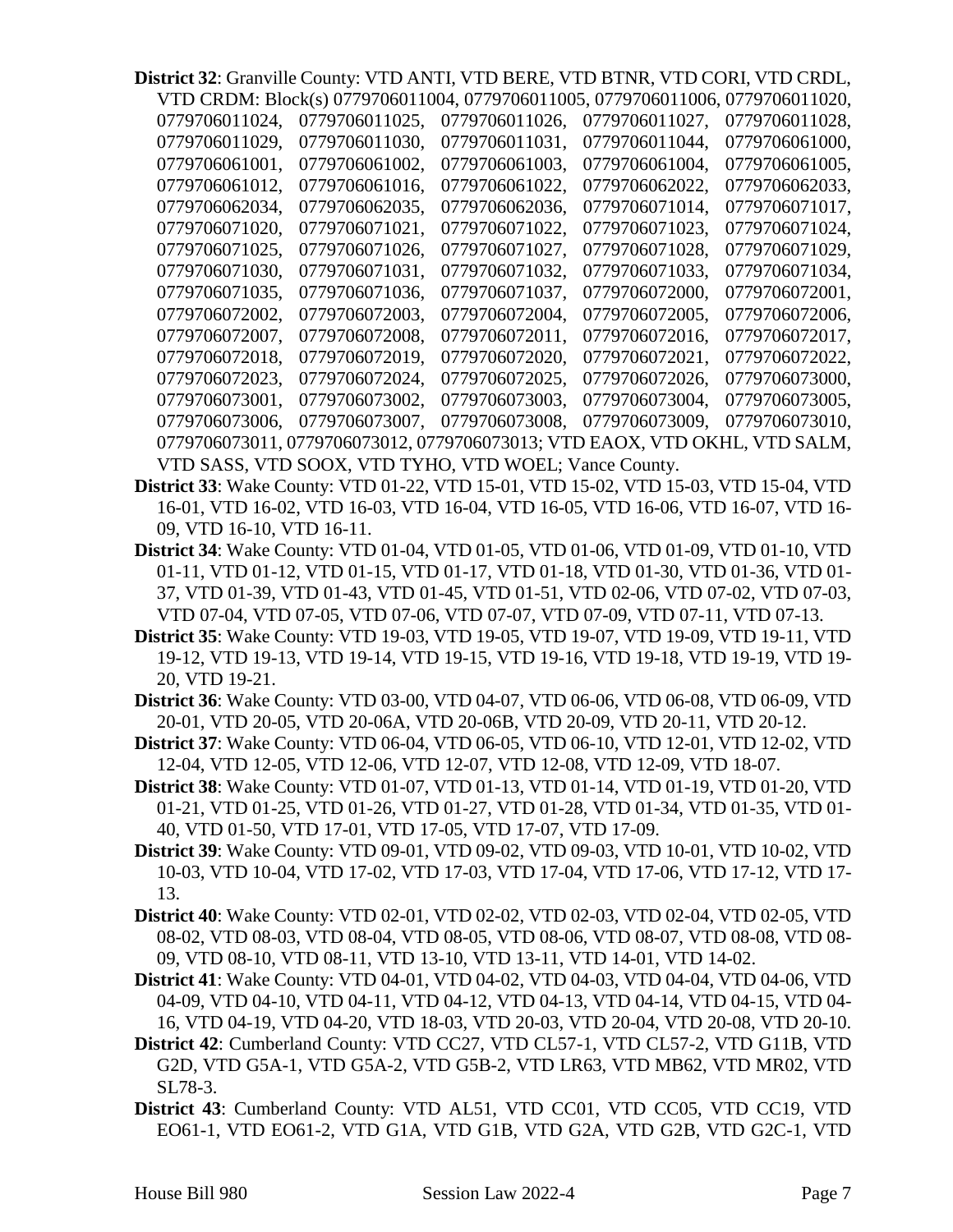G2C-2, VTD G2E-1, VTD G3C, VTD G6A, VTD G6B, VTD G6C, VTD G7A, VTD G7B, VTD LI65, VTD SH77.

- **District 44**: Cumberland County: VTD CC03, VTD CC04, VTD CC06, VTD CC07, VTD CC08, VTD CC10, VTD CC12, VTD CC13, VTD CC14, VTD CC15, VTD CC16, VTD CC17, VTD CC18, VTD CC21, VTD CC24, VTD CC25, VTD CC26, VTD CC29, VTD CC31, VTD CC32, VTD CC33, VTD CC34, VTD CU02, VTD G2E-2, VTD G3B, VTD G4A, VTD G4B, VTD G4C.
- **District 45**: Cumberland County: VTD AH49, VTD G10A, VTD G10B, VTD G10C, VTD G3A-1, VTD G3A-2, VTD G5B-1, VTD G5C, VTD G8A, VTD G8B, VTD G8C, VTD G8D, VTD G9A, VTD G9B-1, VTD G9B-2.
- **District 46**: Columbus County, Robeson County: VTD 003, VTD 008, VTD 009, VTD 010, VTD 020, VTD 021, VTD 030: Block(s) 1559607011000, 1559607011001, 1559607011002, 1559607011003, 1559607011004, 1559607011005, 1559607011006, 1559607011007, 1559607011008, 1559607011009, 1559607011010, 1559607011011, 1559607011012, 1559607011013, 1559607011014, 1559607011015, 1559607011016, 1559607011017, 1559607011018, 1559607011019, 1559607011020, 1559607011021, 1559607011022, 1559607011023, 1559607011024, 1559607011025, 1559607011026, 1559607011027, 1559607011028, 1559607012000, 1559607012001, 1559607012002, 1559607012003, 1559607012004, 1559607012005, 1559607012006, 1559607012007, 1559607012008, 1559607012009, 1559607012010, 1559607012011, 1559607012012, 1559607012013, 1559607012014, 1559607012015, 1559607012016, 1559607012017, 1559607012018, 1559607012019, 1559607013000, 1559607013001, 1559607013002, 1559607013003, 1559607013004, 1559607013005, 1559607013006, 1559607013007, 1559607013008, 1559607013009, 1559607013010, 1559607013011, 1559607013012, 1559607013013, 1559607013014, 1559607013015, 1559607013016, 1559607013017, 1559607013018, 1559607013019, 1559607013020, 1559607013021, 1559607013022, 1559607013023, 1559607013024, 1559607013025, 1559607013026, 1559607013029, 1559607013030, 1559607013031, 1559607013032, 1559607013033, 1559607013034, 1559607013038, 1559607013051, 1559607013061, 1559607013062, 1559607013063, 1559607013064, 1559607013065, 1559607013066, 1559607013067, 1559607013075, 1559607013076, 1559607013077, 1559613013000, 1559613013001, 1559613013002, 1559613013003, 1559613013004, 1559613013006, 1559613013007, 1559613013008, 1559613013009, 1559613013010, 1559613013011, 1559613013012, 1559613013013, 1559613013015, 1559613013016, 1559613013017, 1559613013019, 1559613013020, 1559613013021, 1559613013022, 1559614002036, 1559614002037, 1559614002038, 1559614002039, 1559614002040, 1559614002041, 1559614002042, 1559614002055, 1559614002056, 1559614002057; VTD 037, VTD 041, VTD 32A.
- **District 47**: Robeson County: VTD 001, VTD 002, VTD 004, VTD 007, VTD 011, VTD 012, VTD 013, VTD 014, VTD 015, VTD 016, VTD 017, VTD 019, VTD 022, VTD 023, VTD 024, VTD 025, VTD 028, VTD 029, VTD 030: Block(s) 1559607013068, 1559607013069, 1559607013070, 1559607013071, 1559607013072, 1559607013073, 1559607013074, 1559607013079, 1559607013080; VTD 033, VTD 034, VTD 035, VTD 036, VTD 038, VTD 039, VTD 040, VTD 05A, VTD 11A, VTD 18A, VTD 26A.

**District 48**: Hoke County, Scotland County.

- **District 49**: Wake County: VTD 01-02, VTD 01-03, VTD 01-16, VTD 01-29, VTD 01-33, VTD 01-49, VTD 04-05, VTD 04-08, VTD 04-17, VTD 04-18, VTD 04-21, VTD 05-05, VTD 07- 01, VTD 07-10, VTD 07-12, VTD 11-01, VTD 11-02.
- **District 50**: Caswell County, Orange County: VTD CA, VTD CG, VTD CP, VTD CS1, VTD CW, VTD CX, VTD EF, VTD ENO, VTD GB, VTD H, VTD HE, VTD OG, VTD PA, VTD SJ, VTD SM, VTD TO, VTD WC, VTD WH.
- **District 51**: Lee County, Moore County: VTD CAM, VTD CAR, VTD LTR, VTD VSS.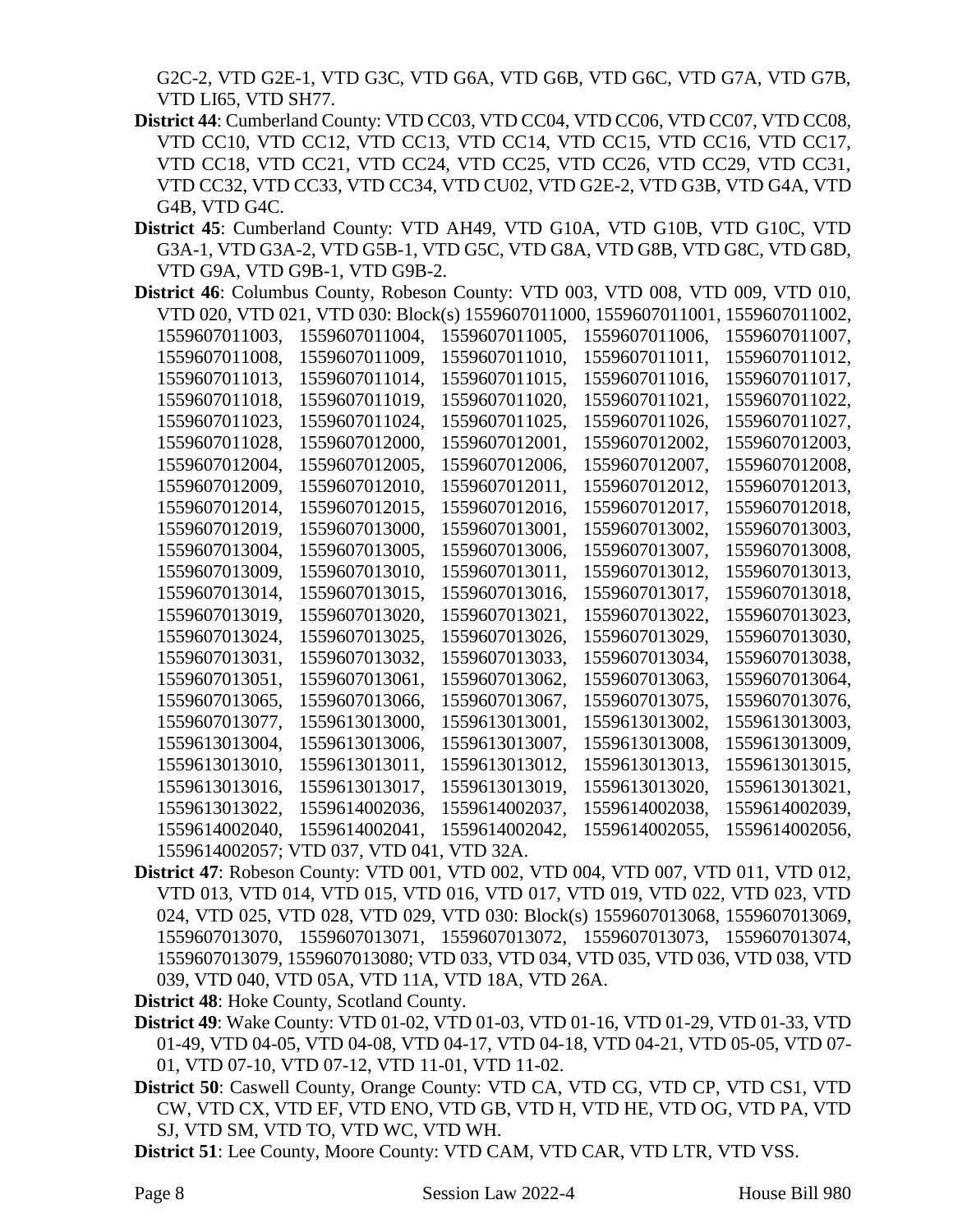- **District 52**: Moore County: VTD EAB, VTD EKWD, VTD EUR-WP, VTD EWD, VTD NSP, VTD PBF, VTD PDN, VTD SSP, VTD WAB, VTD WKWD; Richmond County.
- **District 53**: Harnett County: VTD PR08, VTD PR24, VTD PR25, VTD PR26, VTD PR28, VTD PR29; Johnston County: VTD PR12B, VTD PR23A, VTD PR23B, VTD PR31A, VTD PR31B, VTD PR33.
- **District 54**: Chatham County, Randolph County: VTD LB, VTD ST.
- **District 55**: Anson County, Union County: VTD 001, VTD 002, VTD 003, VTD 004, VTD 007, VTD 008, VTD 009, VTD 010, VTD 011, VTD 021, VTD 022, VTD 023, VTD 024, VTD 025, VTD 026, VTD 027, VTD 033, VTD 036, VTD 043.
- **District 56**: Orange County: VTD CB, VTD CF, VTD CH, VTD CO, VTD DA, VTD DM, VTD EA1, VTD EH, VTD ES, VTD GL, VTD HF, VTD KM, VTD LC, VTD NC, VTD NS, VTD OW, VTD RE, VTD RF, VTD TH, VTD UNC, VTD WD, VTD WDS, VTD WW.
- **District 57**: Guilford County: VTD CG1, VTD CG2, VTD CG3A, VTD CG3B, VTD G07, VTD G08, VTD G09, VTD G10, VTD G20, VTD G21, VTD G22, VTD G23, VTD G24, VTD G25, VTD G26, VTD G27, VTD G28, VTD G29, VTD G30, VTD G31, VTD G40B, VTD NCGR1, VTD NCGR2, VTD SF1, VTD SF2, VTD SF3, VTD SF4.
- **District 58**: Guilford County: VTD FEN1, VTD FR1, VTD FR2, VTD G46, VTD G47, VTD G52, VTD G53, VTD G54, VTD G55, VTD G56, VTD G57, VTD G58, VTD G59, VTD G60, VTD G61, VTD G62, VTD G65, VTD G66, VTD G73, VTD G75, VTD JAM3, VTD SUM1, VTD SUM2, VTD SUM3, VTD SUM4.
- **District 59**: Guilford County: VTD FEN2, VTD G06, VTD GIB, VTD GR, VTD JEF1, VTD JEF2, VTD JEF3, VTD JEF4, VTD MON1, VTD MON2A, VTD MON2B, VTD MON3, VTD NCLAY1, VTD NCLAY2, VTD NMAD, VTD NWASH, VTD PG1, VTD PG2, VTD RC1, VTD RC2, VTD SCLAY, VTD SMAD, VTD SWASH.
- **District 60**: Guilford County: VTD H01, VTD H02, VTD H03, VTD H04, VTD H05, VTD H06, VTD H07, VTD H08, VTD H09, VTD H10, VTD H11, VTD H12, VTD H13, VTD H14, VTD H15, VTD H16, VTD H17, VTD H18, VTD H19A, VTD H19B, VTD H20A, VTD H20B, VTD H22, VTD H26, VTD H28, VTD H29A, VTD JAM1, VTD JAM2, VTD JAM4, VTD JAM5.
- **District 61**: Guilford County: VTD G01, VTD G02, VTD G03, VTD G04, VTD G05, VTD G11, VTD G12, VTD G13, VTD G14, VTD G15, VTD G16, VTD G17, VTD G18, VTD G19, VTD G35, VTD G36, VTD G37, VTD G44, VTD G45, VTD G48, VTD G49, VTD G50, VTD G51, VTD G63, VTD G67, VTD G68, VTD G69, VTD G70, VTD G71, VTD G72, VTD G74.
- **District 62**: Guilford County: VTD FR3, VTD FR4, VTD FR5A, VTD FR5B, VTD G32, VTD G33, VTD G34, VTD G38, VTD G39, VTD G40A1, VTD G40A2, VTD G41A, VTD G41B, VTD G42A, VTD G42B, VTD G43, VTD G64, VTD H21, VTD H23, VTD H24, VTD H25, VTD H27-A, VTD H27-B, VTD H29B, VTD NDRI, VTD OR1, VTD OR2, VTD SDRI, VTD STOK.
- **District 63**: Alamance County: VTD 005, VTD 011, VTD 013, VTD 063, VTD 064, VTD 06E, VTD 06N, VTD 06S, VTD 06W, VTD 09N, VTD 103, VTD 10N, VTD 10S, VTD 124, VTD 127, VTD 12N.
- **District 64**: Alamance County: VTD 001, VTD 002, VTD 004, VTD 007, VTD 035, VTD 03C, VTD 03N, VTD 03S, VTD 03W, VTD 08N, VTD 08S, VTD 09S, VTD 1210, VTD 125, VTD 126, VTD 128, VTD 129, VTD 12E, VTD 12S, VTD 12W, VTD 3N2.
- **District 65**: Rockingham County.
- **District 66**: Wake County: VTD 01-38, VTD 01-42, VTD 01-44, VTD 01-46, VTD 01-47, VTD 13-01, VTD 13-02, VTD 13-05, VTD 13-06, VTD 13-07, VTD 13-08, VTD 13-09, VTD 17- 10, VTD 17-11, VTD 19-17.
- **District 67**: Montgomery County, Stanly County.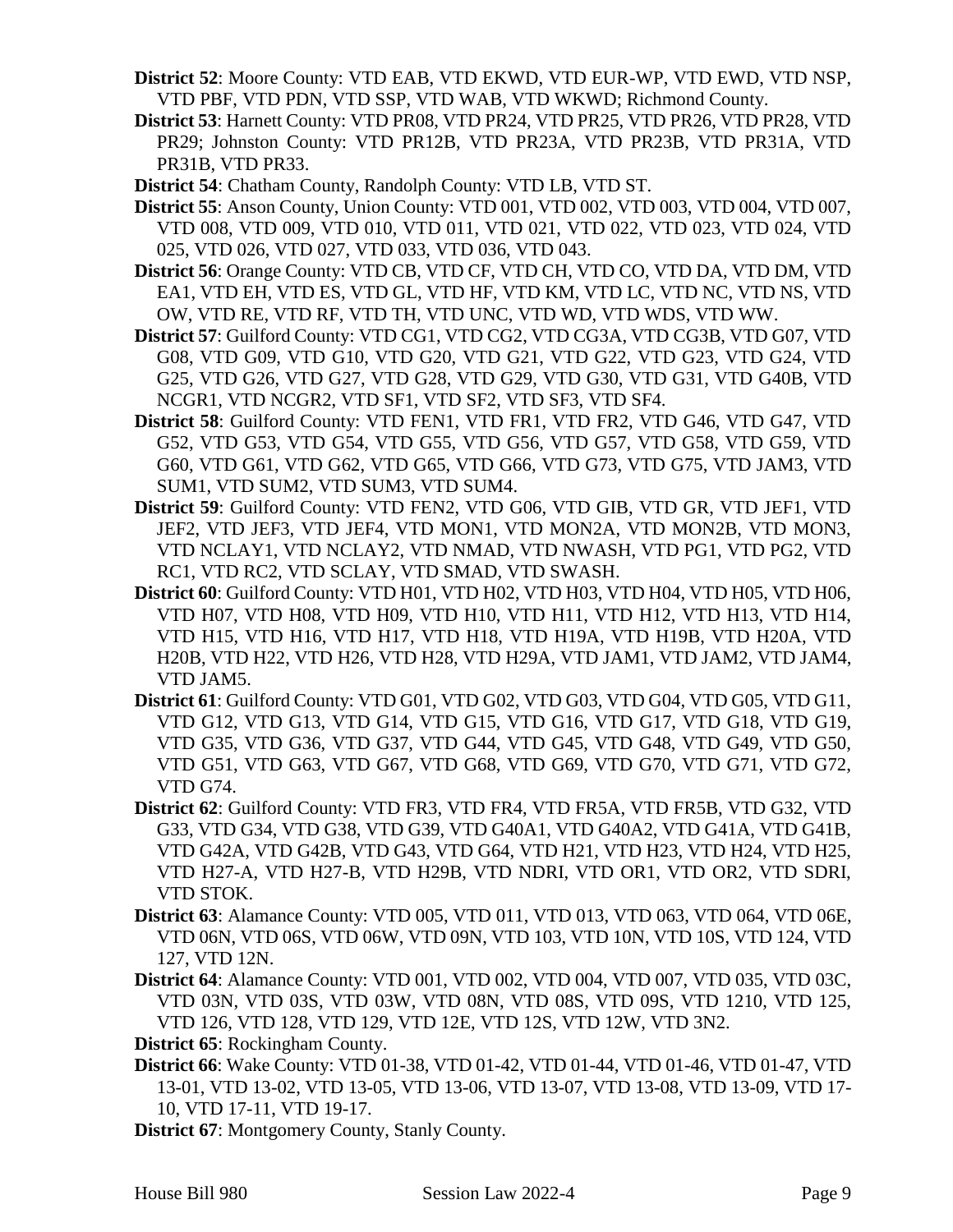- **District 68**: Union County: VTD 018, VTD 019, VTD 031, VTD 040, VTD 041, VTD 042, VTD 17A, VTD 17B, VTD 20A, VTD 20B, VTD 28A, VTD 28B, VTD 28C, VTD 28D.
- **District 69**: Union County: VTD 005, VTD 006, VTD 012, VTD 013, VTD 014, VTD 015, VTD 016, VTD 030, VTD 032, VTD 034, VTD 035, VTD 039, VTD 29A, VTD 29B, VTD 29C, VTD 37A, VTD 37B, VTD 38A, VTD 38B.
- **District 70**: Randolph County: VTD AE, VTD AN, VTD AR, VTD AS, VTD AW, VTD BC, VTD LC, VTD NM, VTD RN, VTD TB, VTD TR, VTD TT.
- **District 71**: Forsyth County: VTD 122, VTD 404, VTD 405, VTD 501, VTD 502, VTD 503, VTD 504, VTD 505, VTD 506, VTD 601, VTD 602, VTD 603, VTD 604, VTD 605, VTD 606, VTD 607, VTD 701, VTD 702, VTD 703, VTD 704, VTD 705, VTD 706, VTD 707, VTD 806.
- **District 72**: Forsyth County: VTD 201, VTD 203, VTD 204, VTD 205, VTD 206, VTD 207, VTD 301, VTD 302, VTD 303, VTD 304, VTD 305, VTD 306, VTD 401, VTD 402, VTD 403, VTD 801, VTD 802, VTD 803, VTD 804, VTD 805, VTD 809, VTD 901, VTD 902, VTD 903, VTD 904, VTD 905, VTD 906, VTD 907.
- **District 73**: Cabarrus County: VTD 01-04, VTD 01-07, VTD 01-08, VTD 01-10, VTD 01-11, VTD 02-03, VTD 02-09, VTD 11-01, VTD 12-04, VTD 12-06, VTD 12-08, VTD 12-09, VTD 12-12, VTD 12-13.
- **District 74**: Forsyth County: VTD 051, VTD 052, VTD 053, VTD 054, VTD 055, VTD 071, VTD 072, VTD 073, VTD 074, VTD 075, VTD 123, VTD 131, VTD 132, VTD 133, VTD 708, VTD 709, VTD 807, VTD 808, VTD 908, VTD 909.
- **District 75**: Forsyth County: VTD 011, VTD 012, VTD 013, VTD 014, VTD 015, VTD 042, VTD 043, VTD 061, VTD 062, VTD 063, VTD 064, VTD 065, VTD 066, VTD 067, VTD 068, VTD 082, VTD 083, VTD 507.
- **District 76**: Rowan County: VTD 001, VTD 008, VTD 010, VTD 011, VTD 012, VTD 015, VTD 018, VTD 021, VTD 022, VTD 023, VTD 025, VTD 026, VTD 028, VTD 030, VTD 031, VTD 034, VTD 035, VTD 036, VTD 038, VTD 039, VTD 040, VTD 041, VTD 042, VTD 045, VTD 14A.
- **District 77**: Davie County, Rowan County: VTD 007, VTD 024, VTD 027, VTD 029, VTD 032; Yadkin County.
- **District 78**: Moore County: VTD BEN, VTD DHR, VTD PHA1, VTD PHA2, VTD PHB1, VTD PHB2, VTD PHC, VTD RBN, VTD SLS, VTD TLT, VTD WEM, VTD WND; Randolph County: VTD DR, VTD GR, VTD PR, VTD RM, VTD SE, VTD SO, VTD SW, VTD UG.
- **District 79**: Beaufort County, Dare County: VTD AVON, VTD BUX, VTD CHCA, VTD COL, VTD EL, VTD FRCO, VTD HAT, VTD KDH: Block(s) 0559703021016, 0559703021022, 0559703021023, 0559703021024, 0559703021025, 0559703021027, 0559703021029, 0559703021030, 0559703021032, 0559703021069, 0559703021070; VTD MATO, VTD MH, VTD NGHD, VTD STPT, VTD WAN; Hyde County, Pamlico County.
- **District 80**: Davidson County: VTD 008, VTD 012, VTD 014, VTD 016, VTD 018, VTD 020, VTD 042, VTD 044, VTD 054, VTD 056, VTD 060, VTD 062, VTD 064, VTD 066, VTD 068, VTD 070, VTD 072, VTD 074, VTD 076, VTD 088, VTD 80A, VTD 86A.
- **District 81**: Davidson County: VTD 004, VTD 006, VTD 010, VTD 022, VTD 024, VTD 026, VTD 028, VTD 030, VTD 032, VTD 034, VTD 036, VTD 038, VTD 040, VTD 046, VTD 048, VTD 050, VTD 052, VTD 058, VTD 078, VTD 082, VTD 084.
- **District 82**: Cabarrus County: VTD 02-01, VTD 02-02, VTD 02-05, VTD 02-06, VTD 02-07, VTD 02-08, VTD 03-00, VTD 04-01, VTD 04-08, VTD 04-09, VTD 04-11, VTD 04-12, VTD 04-13, VTD 12-03, VTD 12-11.
- **District 83**: Cabarrus County: VTD 01-02, VTD 04-03, VTD 05-00, VTD 06-00, VTD 07-00, VTD 08-00, VTD 09-00, VTD 10-00, VTD 11-02, VTD 12-05, VTD 12-10; Rowan County: VTD 002, VTD 003, VTD 004, VTD 009, VTD 013, VTD 016, VTD 017, VTD 033, VTD 044, VTD 05A, VTD 19A.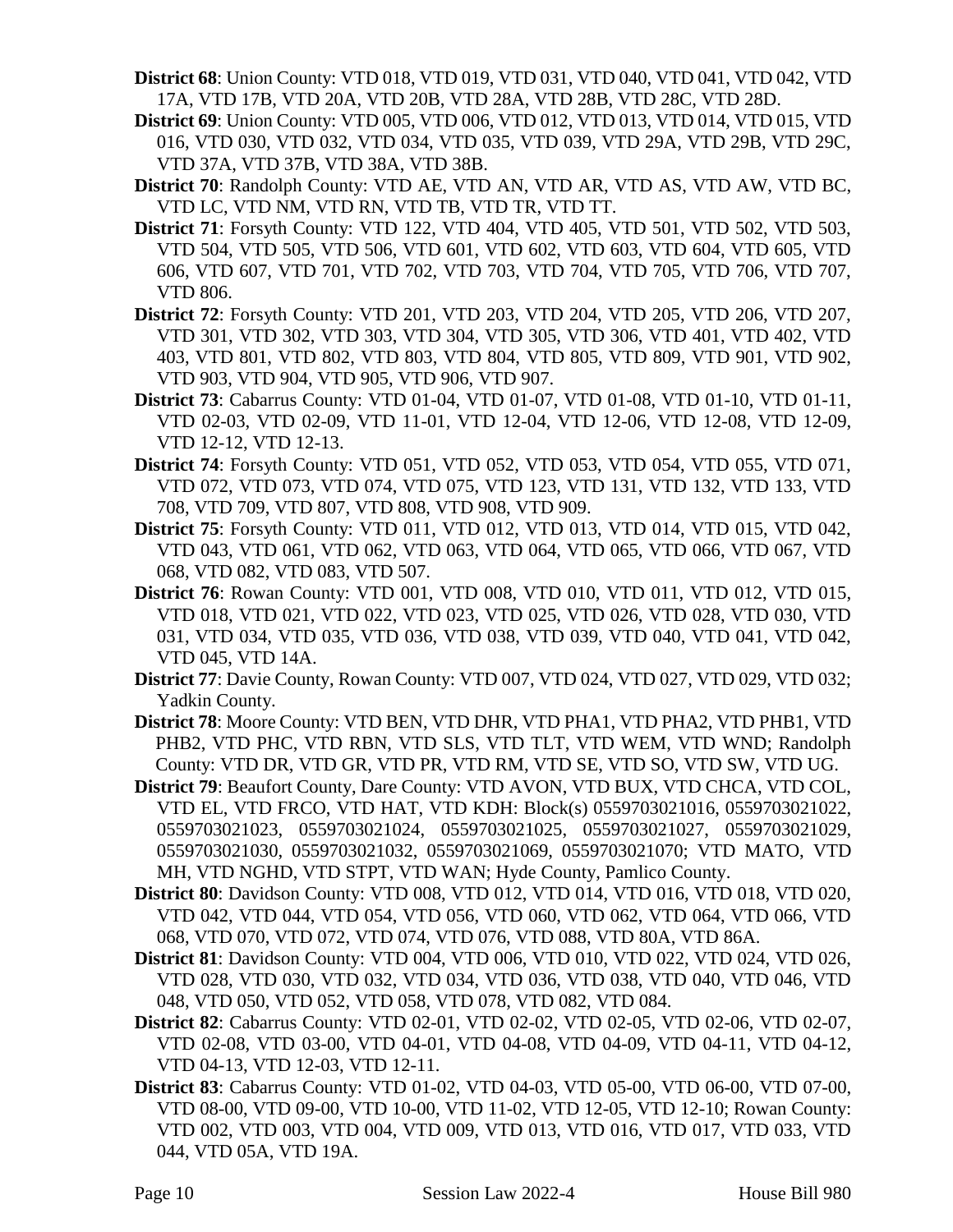| District       | 84: | <i>Iredell</i> | County:                                                                   | <b>VTD</b> | BA: | Block(s)       | 0970612013035,                | 0970612013036, |
|----------------|-----|----------------|---------------------------------------------------------------------------|------------|-----|----------------|-------------------------------|----------------|
| 0970612013037, |     |                | 0970612013040,                                                            |            |     | 0970612013041, | 0970612013048,                | 0970612013049, |
| 0970612022000, |     |                | 0970612022001,                                                            |            |     | 0970612022002, | 0970612022003,                | 0970612022004, |
| 0970612022005, |     |                | 0970612022006,                                                            |            |     | 0970612022013, | 0970612022022,                | 0970612022023, |
| 0970612022024, |     |                | 0970612022025,                                                            |            |     | 0970612022026, | 0970612022027.                | 0970612022028, |
| 0970612022029, |     |                | 0970612022030,                                                            |            |     | 0970612022031, | 0970612022032,                | 0970612022033, |
| 0970612022034, |     |                | 0970612022035,                                                            |            |     | 0970612022036, | 0970612022037,                | 0970612022038, |
| 0970612022039, |     |                | 0970612022040,                                                            |            |     | 0970612022041, | 0970612022042,                | 0970612022047, |
| 0970612022048, |     |                | 0970612022049,                                                            |            |     | 0970612022053, | 0970612022058,                | 0970612022059, |
| 0970612023012, |     |                | 0970612023013,                                                            |            |     | 0970612023022, | 0970612023023,                | 0970612023024, |
| 0970612023025, |     |                | 0970612023026,                                                            |            |     | 0970612023027, | 0970612023028,                | 0970612023029, |
| 0970612023030, |     |                | 0970612023031,                                                            |            |     | 0970612023032, | 0970612023033,                | 0970612023034, |
| 0970612023046, |     |                | 0970612031000,                                                            |            |     | 0970612031001, | 0970612031003,                | 0970612031004, |
| 0970612031014, |     |                | 0970613011001,                                                            |            |     | 0970613011007, | 0970613011020,                | 0970613011021, |
| 0970613011022, |     |                | 0970613011023,                                                            |            |     | 0970613011024, | 0970613011025.                | 0970613011028. |
| 0970613011029, |     |                | 0970613011030,                                                            |            |     | 0970613011031, | 0970613011032,                | 0970613011033, |
| 0970613011034, |     |                | 0970613011035,                                                            |            |     | 0970613011036, | 0970613011037,                | 0970613012010, |
| 0970613012011, |     |                | 0970613012012,                                                            |            |     | 0970613012013, | 0970613021000,                | 0970613021001, |
| 0970613021002, |     |                | 0970613021003.                                                            |            |     | 0970613021004, | 0970613021005,                | 0970613021006. |
| 0970613021007, |     |                | 0970613021008,                                                            |            |     | 0970613021009, | 0970613021010,                | 0970613021011, |
| 0970613021012. |     |                | 0970613021013,                                                            |            |     | 0970613021014, | 0970613021015,                | 0970613021016, |
| 0970613021017, |     |                | 0970613021018,                                                            |            |     | 0970613021019, | 0970613021020,                | 0970613021021, |
| 0970613021022, |     |                | 0970613021023,                                                            |            |     | 0970613021024, | 0970613021025,                | 0970613021026, |
| 0970613021027, |     |                | 0970613021028,                                                            |            |     | 0970613021029, | 0970613021030,                | 0970613021036, |
| 0970613021037, |     |                | 0970613021038,                                                            |            |     | 0970613022002, | 0970613022003,                | 0970613022004, |
| 0970613022005, |     |                | 0970613022006,                                                            |            |     | 0970613022007, | 0970613022008,                | 0970613022009, |
| 0970613022010, |     |                | 0970613022011,                                                            |            |     | 0970613022012, | 0970613022013,                | 0970613022014, |
| 0970613022015, |     |                | 0970613022016,                                                            |            |     | 0970613022017, | 0970613023009,                | 0970613023010, |
| 0970613023011, |     |                | 0970613023012.                                                            |            |     | 0970613023013, | 0970613023014,                | 0970613023015, |
| 0970613023016, |     |                | 0970613023017,                                                            |            |     | 0970613023019, | 0970613023020,                | 0970613023021, |
| 0970613023022, |     |                | 0970613023023,                                                            |            |     | 0970613023024, | 0970613023025,                | 0970613023026, |
| 0970613023027, |     |                | 0970613023028,                                                            |            |     | 0970613023029, | 0970613023030,                | 0970613023031, |
| 0970613023032, |     |                | 0970613023033, 0970613023034, 0970613023035,                              |            |     |                |                               | 0970613023036, |
| 0970613023037, |     |                | 0970613023038,                                                            |            |     |                | 0970613023039, 0970613023045, | 0970613031000, |
| 0970613031001, |     |                | 0970613031002,                                                            |            |     |                | 0970613031003, 0970613031015, | 0970613031016, |
|                |     |                | 0970613042000, 0970613042002; VTD BE, VTD CD, VTD CH-A, VTD CH-B, VTD CS, |            |     |                |                               |                |
|                |     |                | VTD EM, VTD NH, VTD OL, VTD SB, VTD SH-A, VTD ST1, VTD ST2, VTD ST3, VTD  |            |     |                |                               |                |
|                |     |                | ST4, VTD ST5, VTD ST6, VTD TB, VTD UG.                                    |            |     |                |                               |                |

**District 85**: Avery County, McDowell County: VTD CCREEK, VTD FORT-1, VTD FORT-2, VTD HIGGIN, VTD M.COVE, VTD MAR-1, VTD MAR-2, VTD MAR-3, VTD MAR-4, VTD MAR-5, VTD N.COVE, VTD NEBO, VTD PLEASA, VTD T.COVE, VTD WEST-M; Mitchell County, Yancey County.

**District 86**: Burke County.

**District 87**: Caldwell County, Watauga County: VTD 004.

- **District 88**: Mecklenburg County: VTD 008, VTD 009, VTD 010, VTD 020, VTD 021, VTD 022, VTD 023, VTD 031, VTD 037, VTD 038, VTD 039, VTD 049, VTD 050, VTD 051, VTD 052, VTD 059, VTD 098, VTD 200, VTD 78.1.
- **District 89**: Catawba County: VTD 001, VTD 002, VTD 003, VTD 005, VTD 006, VTD 009, VTD 010, VTD 020, VTD 021, VTD 022, VTD 025, VTD 027, VTD 031, VTD 032, VTD 034, VTD 040, VTD 041; Iredell County: VTD FT, VTD SH-B.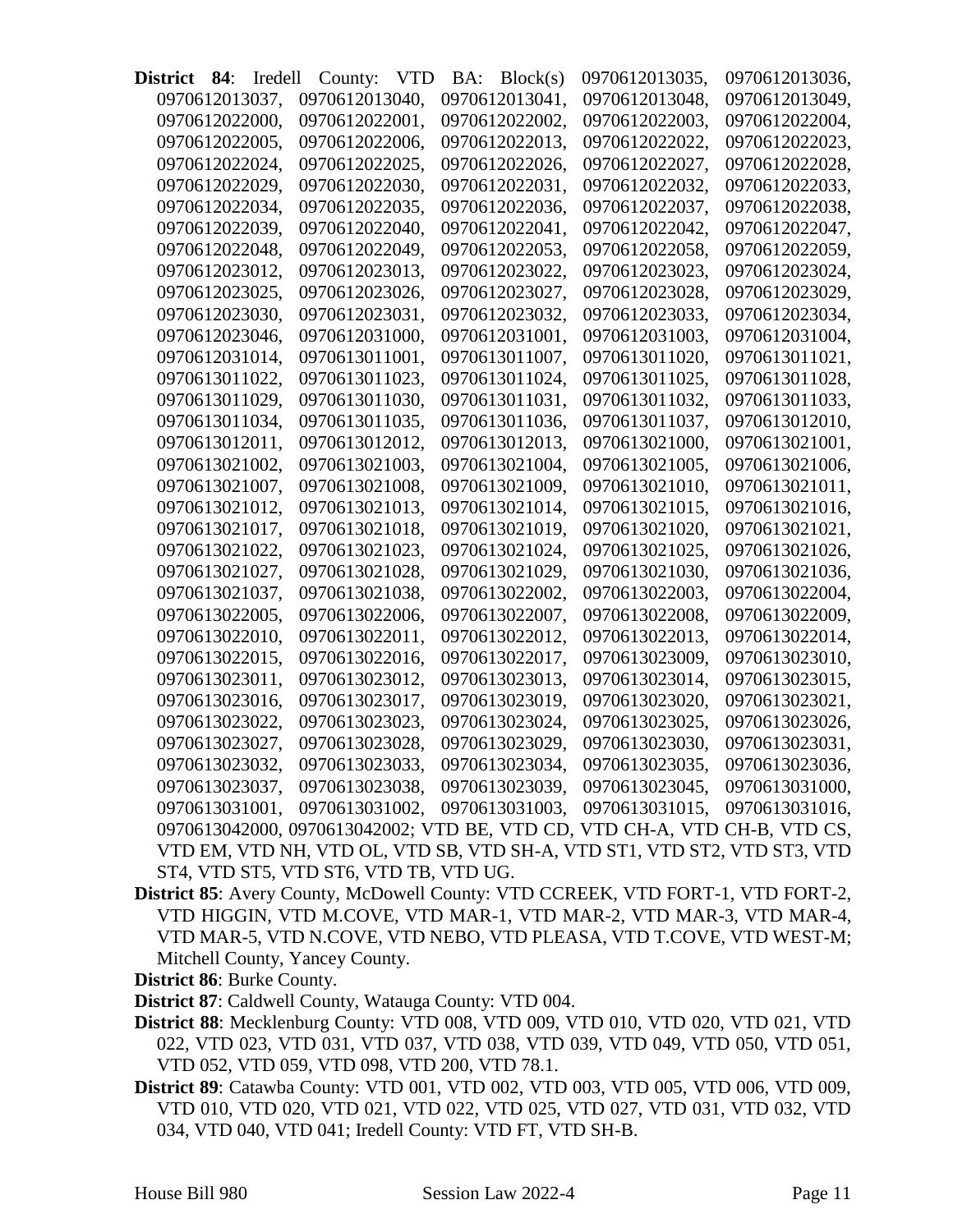**District 90**: Surry County, Wilkes County: VTD 105, VTD 106, VTD 107, VTD 117, VTD 123, VTD 124.

**District 91**: Forsyth County: VTD 021, VTD 031, VTD 032, VTD 033, VTD 034, VTD 081, VTD 091, VTD 092, VTD 101, VTD 111, VTD 112; Stokes County.

- **District 92**: Mecklenburg County: VTD 077, VTD 122, VTD 138, VTD 147, VTD 225, VTD 228, VTD 229, VTD 230, VTD 243.
- **District 93**: Alleghany County, Ashe County, Watauga County: VTD 001, VTD 002, VTD 003, VTD 005, VTD 006, VTD 007, VTD 008, VTD 009, VTD 010, VTD 011, VTD 012, VTD 013, VTD 014, VTD 015, VTD 016, VTD 017, VTD 018, VTD 019, VTD 020.
- **District 94**: Alexander County, Wilkes County: VTD 101, VTD 102, VTD 103, VTD 104, VTD 108, VTD 109, VTD 111, VTD 112, VTD 113A, VTD 114, VTD 115A, VTD 118, VTD 119, VTD 120, VTD 121, VTD 122, VTD 125, VTD 126, VTD 127, VTD 128, VTD 129.
- **District 95**: Iredell County: VTD BA: Block(s) 0970613023040, 0970613023041, 0970613023042, 0970613023043, 0970613023044, 0970613031018, 0970613031019, 0970613031020, 0970613031021, 0970613031022, 0970613031035, 0970613031036, 0970613031037, 0970613031038, 0970613031039, 0970613031040, 0970613031041, 0970613031043, 0970613031057, 0970613032000, 0970613032001, 0970613032002, 0970613032003, 0970613032004, 0970613032005, 0970613032006, 0970613032007, 0970613032008, 0970613032009, 0970613032010, 0970613032011, 0970613032012, 0970613032013, 0970613032014, 0970613032015, 0970613032016, 0970613032017, 0970613032018, 0970613032019, 0970613032020, 0970613032021, 0970613032022, 0970613032023, 0970613032024, 0970613032025, 0970613032027, 0970613032028, 0970613032048, 0970613032049, 0970613032066; VTD CC1, VTD CC2, VTD CC3, VTD CC4, VTD DV1-A, VTD DV1-B, VTD DV2-A, VTD DV2-B.
- **District 96**: Catawba County: VTD 004, VTD 007, VTD 008, VTD 011, VTD 012, VTD 013, VTD 014, VTD 015, VTD 016, VTD 017, VTD 019, VTD 023, VTD 024, VTD 026, VTD 028, VTD 029, VTD 030, VTD 033, VTD 035, VTD 036, VTD 037, VTD 038, VTD 039. **District 97**: Lincoln County.

| District 98: Mecklenburg County: |  |                                          | VTD 127, VTD   |  | 133: $Block(s)$                                                             | 1190062093053, |  |
|----------------------------------|--|------------------------------------------|----------------|--|-----------------------------------------------------------------------------|----------------|--|
| 1190062093054,                   |  | 1190062093055,                           | 1190062093056. |  | 1190062093057,                                                              | 1190062111000, |  |
| 1190062111001,                   |  | 1190062111014,                           | 1190062121000, |  | 1190062121003,                                                              | 1190063081001, |  |
| 1190063081007,                   |  | 1190063081009,                           | 1190063081010, |  | 1190063081011,                                                              | 1190063081012, |  |
| 1190063081013,                   |  | 1190063081014,                           | 1190063081015, |  | 1190063081016.                                                              | 1190063081017, |  |
| 1190063081018,                   |  | 1190063081029,                           | 1190063081033, |  | 1190063081076,                                                              | 1190063081077, |  |
| 1190063081078.                   |  | 1190063081079,                           | 1190063081081, |  | 1190063081082.                                                              | 1190063111005. |  |
| 1190063111006,                   |  | 1190063111007.                           | 1190063111008. |  | 1190063111009,                                                              | 1190063111010, |  |
| 1190063111011,                   |  | 1190064071014,                           | 1190064071023. |  | 1190064071025,                                                              | 1190064071026, |  |
| 1190064071027,                   |  | 1190064071028,                           | 1190064071029, |  | 1190064071030,                                                              | 1190064071046, |  |
| 1190064071047,                   |  | 1190064071048.                           | 1190064071049, |  | 1190064071050,                                                              | 1190064072000, |  |
| 1190064072001,                   |  | 1190064072002.                           | 1190064072003. |  | 1190064072006,                                                              | 1190064072008, |  |
| 1190064072009,                   |  | 1190064072010,                           | 1190064072011, |  | 1190064072012.                                                              | 1190064072013, |  |
| 1190064072014,                   |  | 1190064072015,                           | 1190064072016. |  | 1190064072017,                                                              | 1190064072018, |  |
|                                  |  |                                          |                |  | 1190064072019, 1190064072020, 1190064072021; VTD 134, VTD 142, VTD 143, VTD |                |  |
|                                  |  | 202, VTD 206, VTD 208, VTD 240, VTD 242. |                |  |                                                                             |                |  |

- **District 99**: Mecklenburg County: VTD 003, VTD 042, VTD 060, VTD 082, VTD 104, VTD 105, VTD 132, VTD 141, VTD 149, VTD 204.1, VTD 205, VTD 237.
- **District 100**: Mecklenburg County: VTD 006, VTD 007, VTD 017, VTD 033, VTD 034, VTD 035, VTD 045, VTD 062, VTD 063, VTD 064, VTD 066, VTD 084, VTD 099, VTD 102, VTD 106, VTD 108, VTD 117, VTD 124, VTD 125, VTD 130.
- **District 101**: Mecklenburg County: VTD 012, VTD 024, VTD 040, VTD 041, VTD 053, VTD 079, VTD 080, VTD 081, VTD 089, VTD 150, VTD 222, VTD 223.1, VTD 224.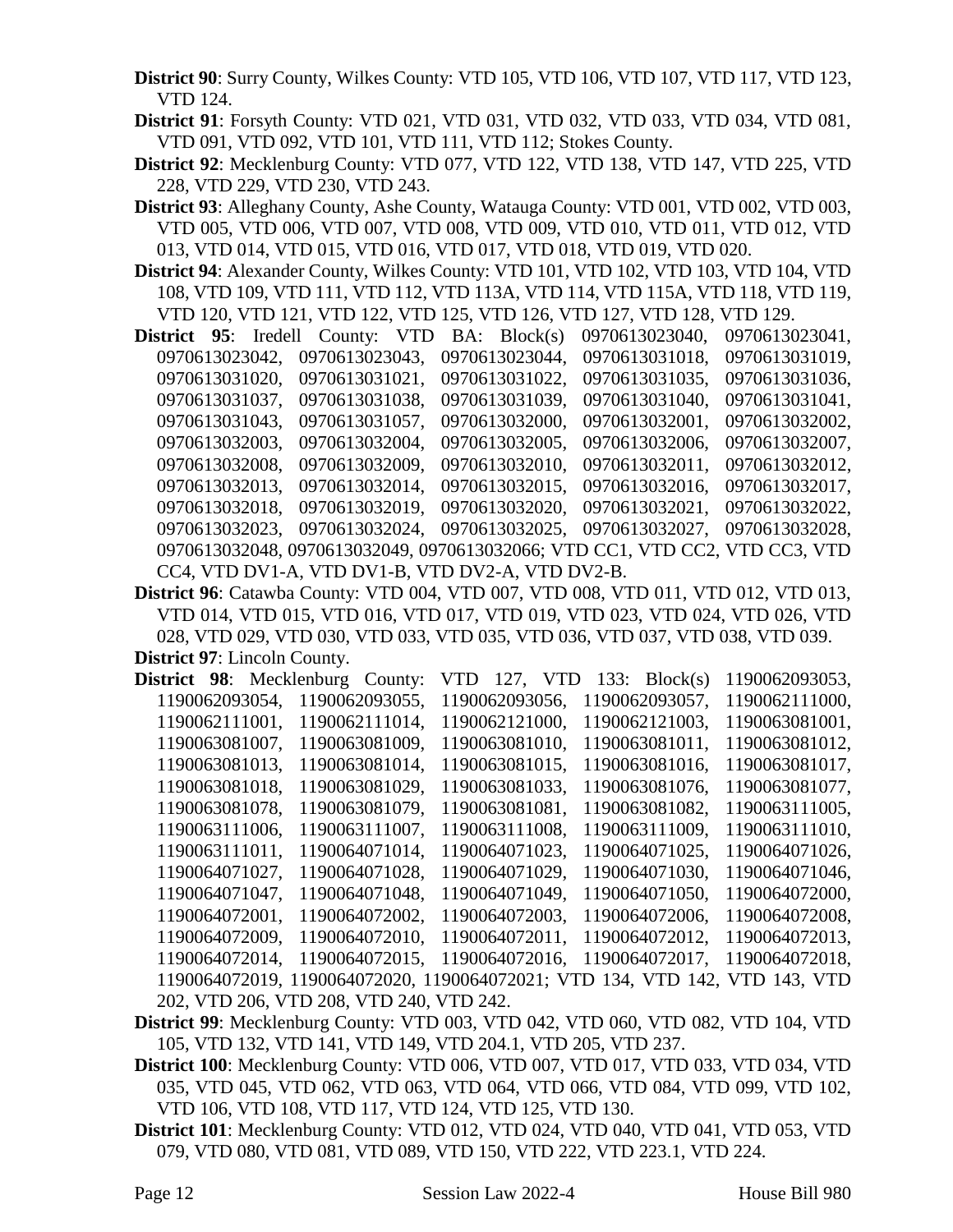- **District 102**: Mecklenburg County: VTD 001, VTD 002, VTD 005, VTD 011, VTD 013, VTD 014, VTD 015, VTD 027, VTD 028, VTD 029, VTD 030, VTD 043, VTD 044, VTD 046, VTD 054, VTD 055, VTD 056, VTD 061, VTD 109.
- **District 103**: Mecklenburg County: VTD 085, VTD 090, VTD 091, VTD 096, VTD 103, VTD 112, VTD 113, VTD 118, VTD 121, VTD 136, VTD 137, VTD 215, VTD 216, VTD 217, VTD 218, VTD 227, VTD 233.
- **District 104**: Mecklenburg County: VTD 018, VTD 019, VTD 032, VTD 036, VTD 047, VTD 048, VTD 057, VTD 058, VTD 065, VTD 067, VTD 068, VTD 069, VTD 070, VTD 071, VTD 072, VTD 073, VTD 074, VTD 075, VTD 076, VTD 086, VTD 100, VTD 110, VTD 111, VTD 119, VTD 120, VTD 131.
- **District 105**: Mecklenburg County: VTD 087, VTD 088, VTD 092, VTD 093, VTD 097, VTD 101, VTD 114, VTD 129, VTD 139.1, VTD 140, VTD 144, VTD 148, VTD 226, VTD 231, VTD 232.
- **District 106**: Mecklenburg County: VTD 126, VTD 128, VTD 133: Block(s) 1190063081000, 1190063081002, 1190063081003, 1190063081004, 1190063081005, 1190063081006, 1190063081008, 1190063081019, 1190063081020, 1190063081021, 1190063081022, 1190063081023, 1190063081024, 1190063081025, 1190063081026, 1190063081027, 1190063081028, 1190063081030, 1190063081031, 1190063081032, 1190063081034, 1190063081035, 1190063081036, 1190063081037, 1190063081038, 1190063081039, 1190063081040, 1190063081041, 1190063081042, 1190063081043, 1190063081044, 1190063081045, 1190063081046, 1190063081047, 1190063081048, 1190063081049, 1190063081050, 1190063081051, 1190063081052, 1190063081053, 1190063081054, 1190063081055, 1190063081056, 1190063081057, 1190063081058, 1190063081059, 1190063081060, 1190063081061, 1190063081062, 1190063081063, 1190063081064, 1190063081065, 1190063081066, 1190063081067, 1190063081068, 1190063081069, 1190063081070, 1190063081071, 1190063081072, 1190063081073, 1190063081074, 1190063081075, 1190063081080; VTD 145, VTD 151, VTD 207, VTD 212, VTD 214, VTD 239, VTD 241.
- **District 107**: Mecklenburg County: VTD 016, VTD 025, VTD 026, VTD 107.1, VTD 135, VTD 146, VTD 209, VTD 210, VTD 211, VTD 213, VTD 238.1.
- **District 108**: Gaston County: VTD 008, VTD 012, VTD 013, VTD 024, VTD 025, VTD 026, VTD 030, VTD 032, VTD 039, VTD 040, VTD 041, VTD 042, VTD 043, VTD 044, VTD 045, VTD 046.
- **District 109**: Gaston County: VTD 001, VTD 002, VTD 003, VTD 009, VTD 010, VTD 011, VTD 014, VTD 015, VTD 016, VTD 017, VTD 018, VTD 019, VTD 023, VTD 027, VTD 028, VTD 029, VTD 031.
- **District 110**: Cleveland County: VTD CASAR, VTD FALSTN, VTD KINGST, VTD LATT, VTD LAWNDL, VTD MULLS, VTD POLKVL, VTD S 5, VTD S-4A, VTD WACO; Gaston County: VTD 004, VTD 005, VTD 006, VTD 007, VTD 020, VTD 021, VTD 022, VTD 033, VTD 034, VTD 035, VTD 036, VTD 037, VTD 038.
- **District 111**: Cleveland County: VTD 0S-C, VTD 0S-S, VTD BETHWR, VTD BR, VTD GROVER, VTD KM N, VTD KM S, VTD MRB-YO, VTD OAKGRV, VTD RIPPY, VTD SHANGI; Rutherford County: VTD 011, VTD 019, VTD 03A, VTD 05A, VTD 09A, VTD 10A.
- **District 112**: Mecklenburg County: VTD 004, VTD 083, VTD 094, VTD 095, VTD 115, VTD 116, VTD 123, VTD 201, VTD 203, VTD 219, VTD 220, VTD 221, VTD 234, VTD 235, VTD 236.
- **District 113**: Henderson County: VTD AR, VTD EF, VTD FR, VTD NB, VTD RR, VTD SB, VTD SE; McDowell County: VTD DYSART, VTD GLENWD; Polk County, Rutherford County: VTD 013, VTD 014, VTD 018, VTD 027, VTD 028, VTD 029, VTD 030, VTD 034, VTD 04A, VTD 06A, VTD 16A.